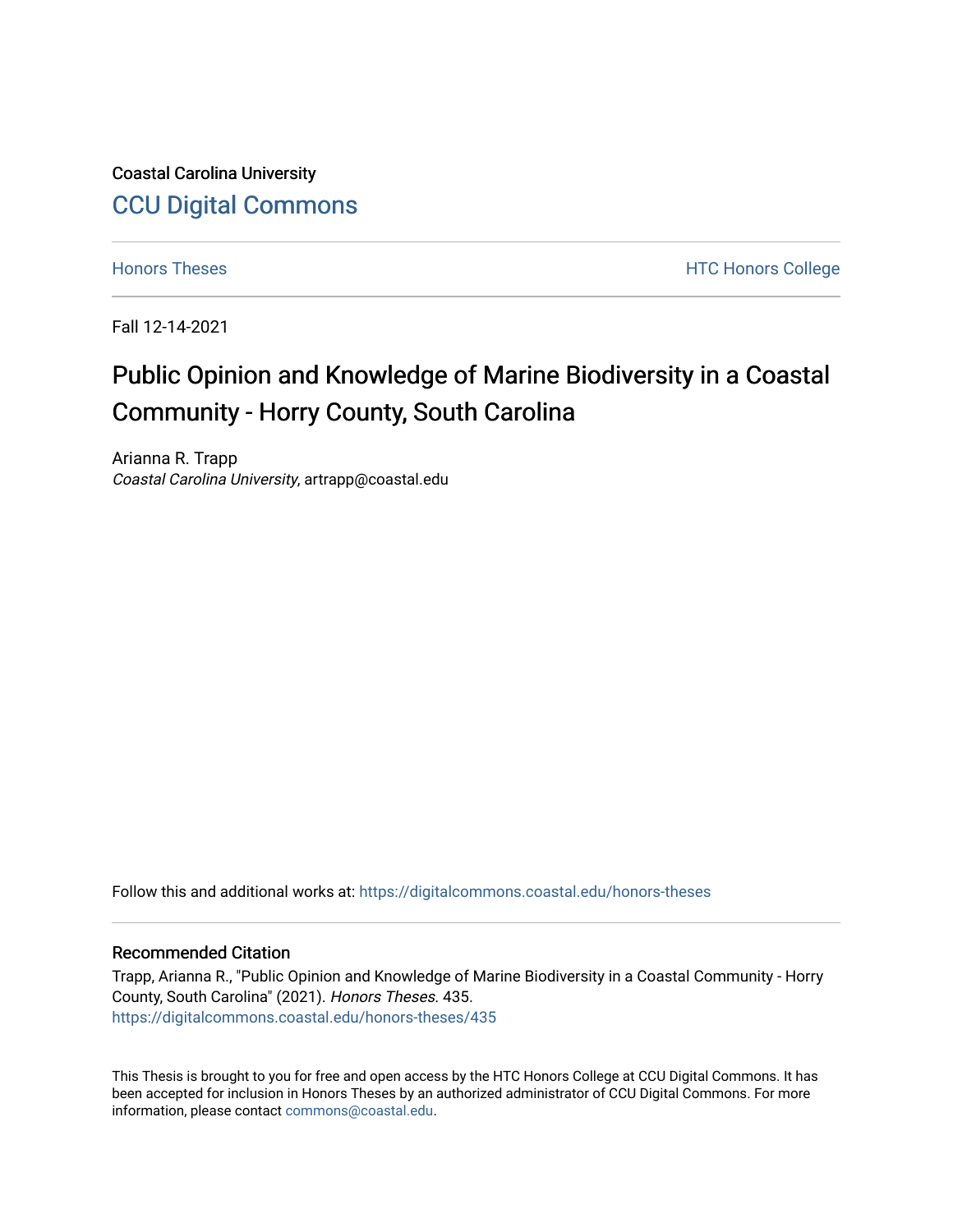# **Public Opinion and Knowledge of Marine Biodiversity in a Coastal Community – Horry County, South Carolina**

By

Arianna R. Trapp

Marine Science

Submitted in Partial Fulfillment of the Requirements for the Degree of Bachelor of Science In the HTC Honors College at Coastal Carolina University

Fall 2021

Louis E. Keiner Director of Honors HTC Honors College

Jennifer Mokos, Ph.D. Assistant Professor HTC Honors College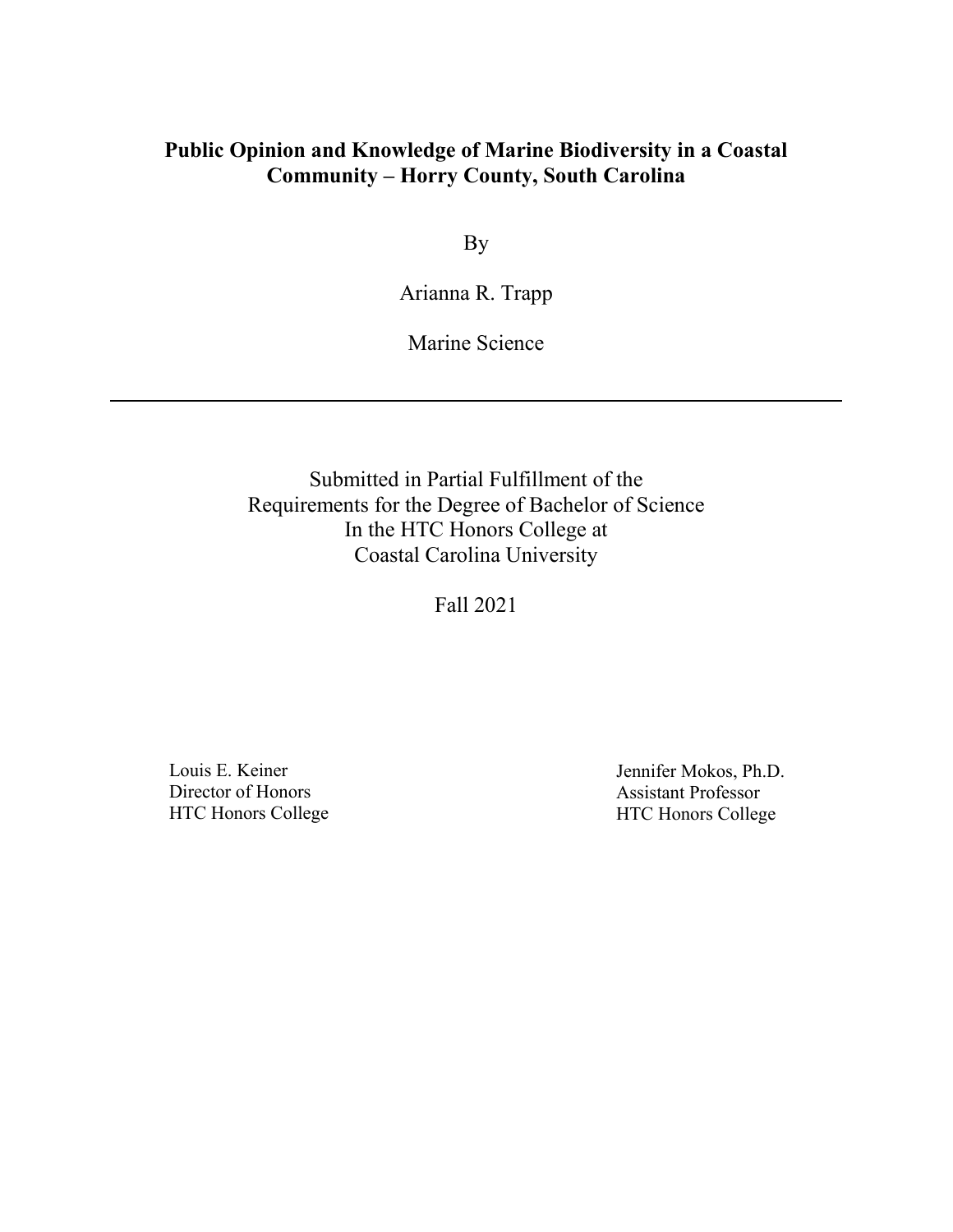### **Abstract**

There is very little research that explores the public attitude toward marine biodiversity loss as an environmental issue. This study aims to provide insight into the disparities in marine conservation education in order to better provide meaningful education opportunities for coastal communities. The data for this research was collected using a series of semi-structured interviews that were conducted as focus groups of participants from Horry County, South Carolina. Residents from North Myrtle Beach, Myrtle Beach, Loris, and Bucksport were recruited to three focus groups based on their geographical residency. Horry County retirees and students attending Coastal Carolina University were also recruited to two additional focus groups for a total of 5 groups. The results revealed several themes that highlighted general opinions and knowledge levels of the participants. Knowledge of both marine biodiversity as a general topic, as well as its causes and effects, was limited throughout each of the groups. The participants also expressed opinions that attributed the importance of marine biodiversity to its visual beauty. Opinions about the relative importance of economic development and marine biodiversity conservation differed across the groups. Although the consequences of under communication and ineffective education were apparent, the study was enlightening in presenting the possible improvement of scientific communication through relationship building and conversational education.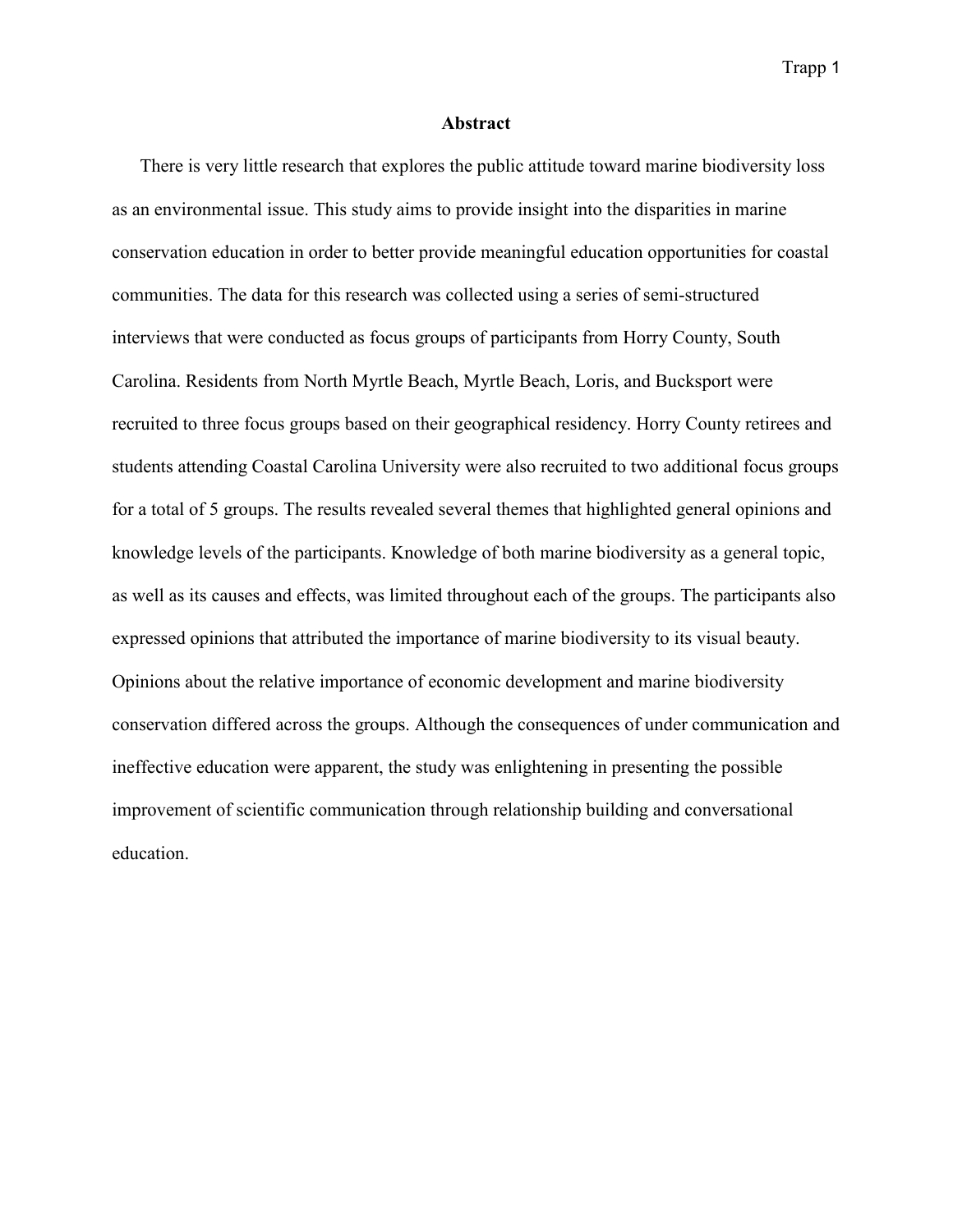#### **1. Introduction**

As a part of the North Atlantic Coastal Plain (NACP), the coast of the southeastern United States is recognized as biologically diverse (Noss et al. 2015). The biological richness of states like North and South Carolina, Georgia, and Florida has been presumed, yet undocumented in studies that explore the ecological importance of habitats in the NACP. In South Carolina specifically, coastal and marine biodiversity is not well studied; there is a need for more comprehensive research and education on the topic. There is a lack of up to date literature that explicitly lists or describes the flora and fauna of the area and their relative abundance or overall population health. Biodiversity, or biological diversity, is defined at all levels of ecosystem dynamics, including macro and microorganisms, fauna, and flora (Hunter & Brehm 2003).

In general, there are several myths and misconceptions about the conservation of marine biodiversity. According to Noss et al. (2015), common misconceptions include the belief that the NACP is geologically young and therefore incapable of being a habitat for a rich biota, and the assumption that the geographical homogeneity of the area cannot support diverse ecosystems. The myths include the widely accepted idea that the hardwood forests of the NACP are naturally occurring, when they are essentially a response to habitat loss that occurred in the early 17<sup>th</sup> century. Another myth is the claim that the fires that occurred in the area before European invasion were anthropogenic, and therefore habitat destroying, when they were likely lightning ignited and maintained the present vegetation (Noss et al. 2015). These misconceptions, myths, and biases surrounding biodiversity have kept scientists from recognizing the NACP as a whole as a biological hotspot (Noss et al. 2015). The perception of biodiversity as a priority has also been hindered by the common perception that natural environments are uninteresting or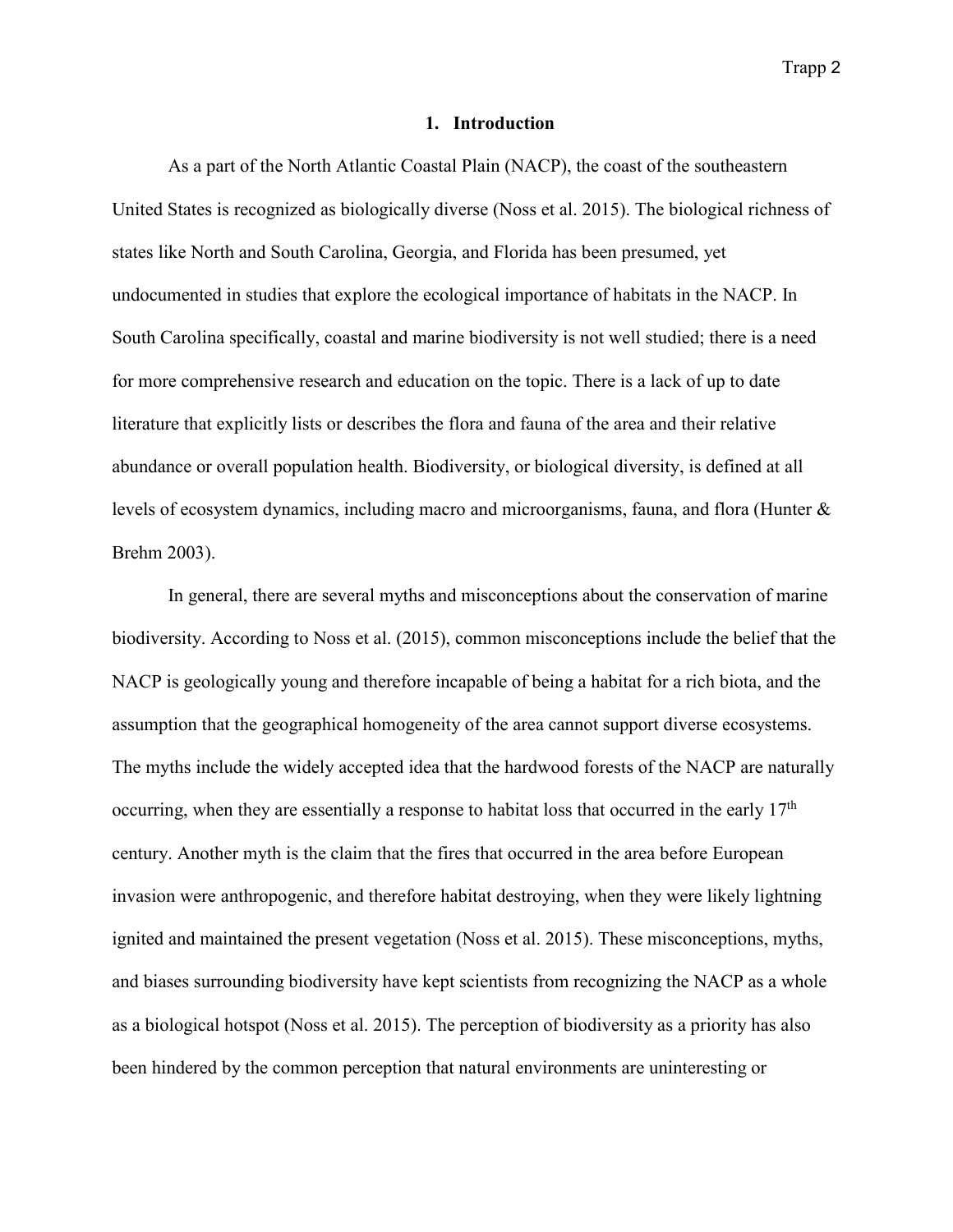unappealing (Askins 2001). Consequently, many coastal states have allowed large population growth at the expense on the area's biological variety, including South Carolina. The increase in human impact directly and indirectly affects estuarine and marine habitats (Gedan et al. 2009). Activities such as pollution, expansion of impervious surfaces and non-forested areas, and shoreline alteration contribute heavily to habitat destruction and biodiversity loss in coastal areas (Noe et al. 2014). Coastal biodiversity loss can partially be attributed to anthropogenic climate change events such as sea level rise and the consequential increase in flooding (Allen  $\&$ Lendemer 2016).

There is a need for research that covers public knowledge of environmental issues and processes such as climate change and biodiversity loss. The literature concerning biodiversity and public opinion and knowledge is largely focused on forest and woodland habitats (Askins 2001, Hunter & Brehm 2003). Groups and individuals considered as part of the natural science community, as well as those who are not considered as such, have limited knowledge concerning marine biodiversity loss. In the case of the scientific community, there are very few research initiatives that accurately and significantly gather biodiversity data. In the case of those who the scientific community aims to educate, there is a lack of communication and meaningful education (Fischer & Young 2007, Ressurreição et al. 2012). One area that is experiencing that lack of meaningful education is the South Carolina coastline. Places like Horry County, South Carolina are very diverse, and have residents from all education, racial, and socioeconomic backgrounds. The opportunity and interest for self-education, however, is largely limited to people whose monetary and travel resources restricting. I personally know residents of Horry County that have lived in the area for over a decade and have not seen the ocean despite its

Trapp 3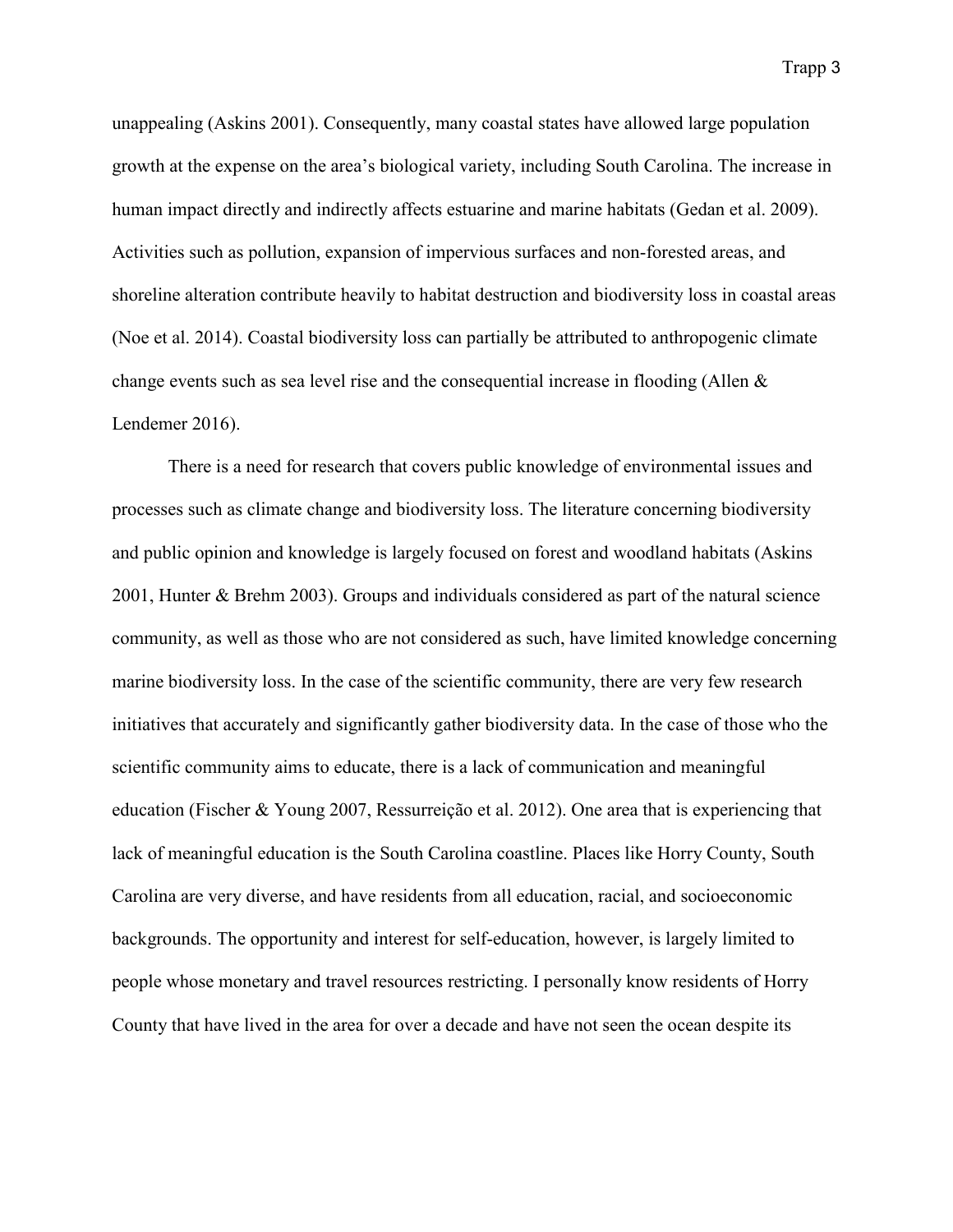proximity. In contrast, other people have daily access to the beach and are targeted extensively for ocean conservation outreach.

The goal of this research is to gain a better understanding of the public's knowledge and opinions about marine biodiversity loss in Horry County, SC. I came upon the research topic as a result of my own observations for three years as a student at Coastal Carolina University. I have worked at resorts along the Grand Strand area, as well as visited elementary schools, nursing homes, and churches in areas in the county that are further inland. In getting to know people around the county, I have become accustomed to explaining my interest in marine science and being immediately questioned. The most common inquiry being: "what does that mean?" Many people have a limited understanding of science, technology, engineering and math (STEM) fields of study, but being unaware of our own impacts on our environment as humans can be detrimental. This research has the potential to spark conversations about ecological conservation in households that have not previously been taught of its importance. The first step to meaningful education is finding out what people already know and care about. This and other research of its kind are opportunities to tailor ocean education to its audience. This research can also benefit environmental policy by providing insight to the public.

# **2. Methods**

#### **2.1 Study Area**

Horry County, South Carolina is the northernmost county along the state's coastline. South Carolina is in the southeastern United States, and shares borders with the coastal states of North Carolina and Georgia. For this study, research was conducted with participants from several geographical regions in the county including Loris, Bucksport, Myrtle Beach, and North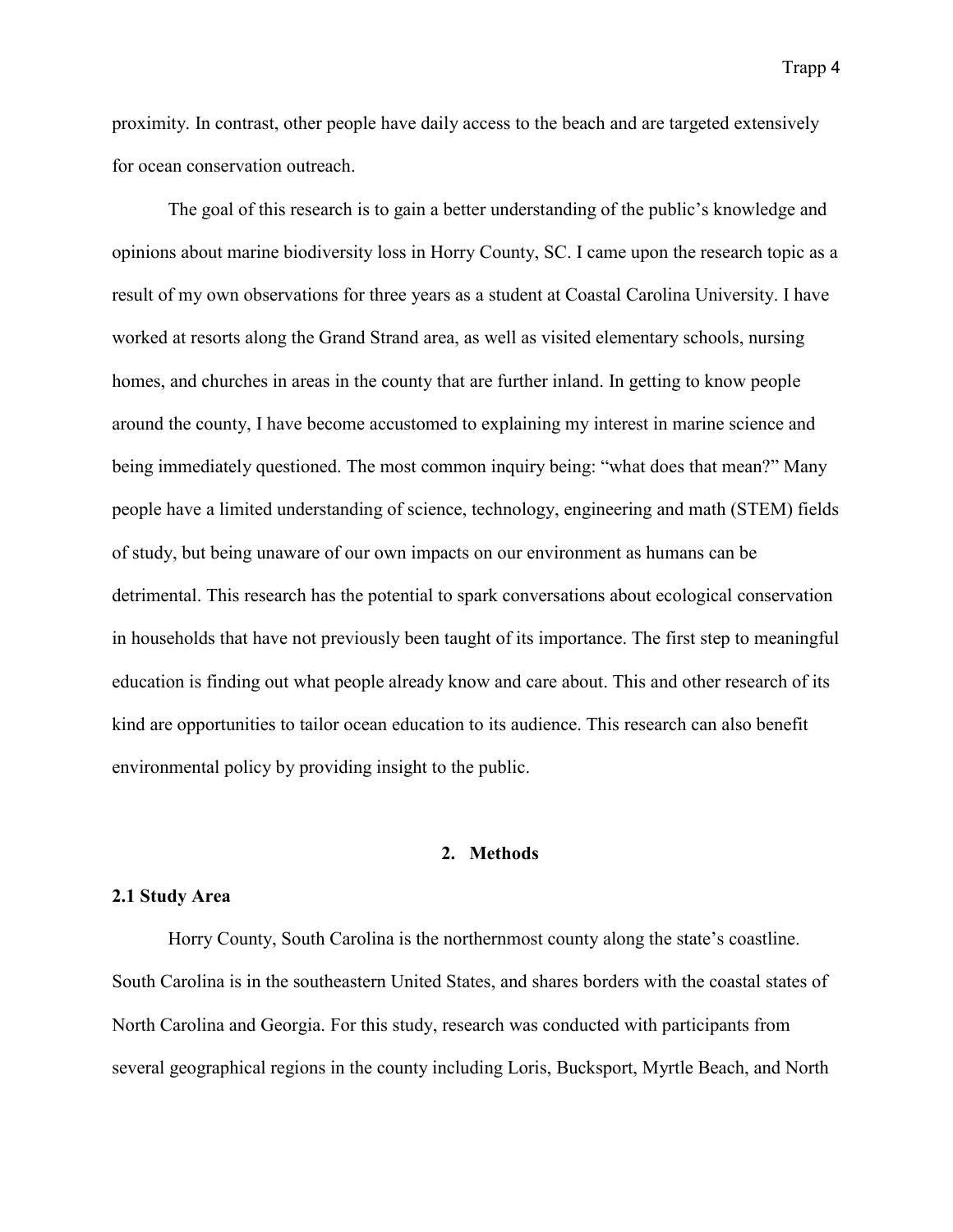Myrtle Beach as is shown by Map 1. Given their proximity and similarities in cultural makeup,

the cities of Myrtle Beach and North Myrtle Beach were studied together.



Map 1. Google Earth Satellite photo of Horry County, South Carolina outlined in red, with study areas marked.

Myrtle Beach and North Myrtle Beach are neighboring cities in the Grand Strand region of Horry County. The Grand Strand is a 60-mile stretch of land and beaches that has been heavily developed into suburban communities and tourist centers. There are several shopping and restaurant districts, theme parks, and event centers that attract people locally and worldwide. The Myrtle Beach and North Myrtle Beach area has a population that is over 80% white, with a median household income over \$52,000, and over 30% of residents having completed a bachelor's degree or higher (U.S. Census Bureau, 2019). This area was chosen for research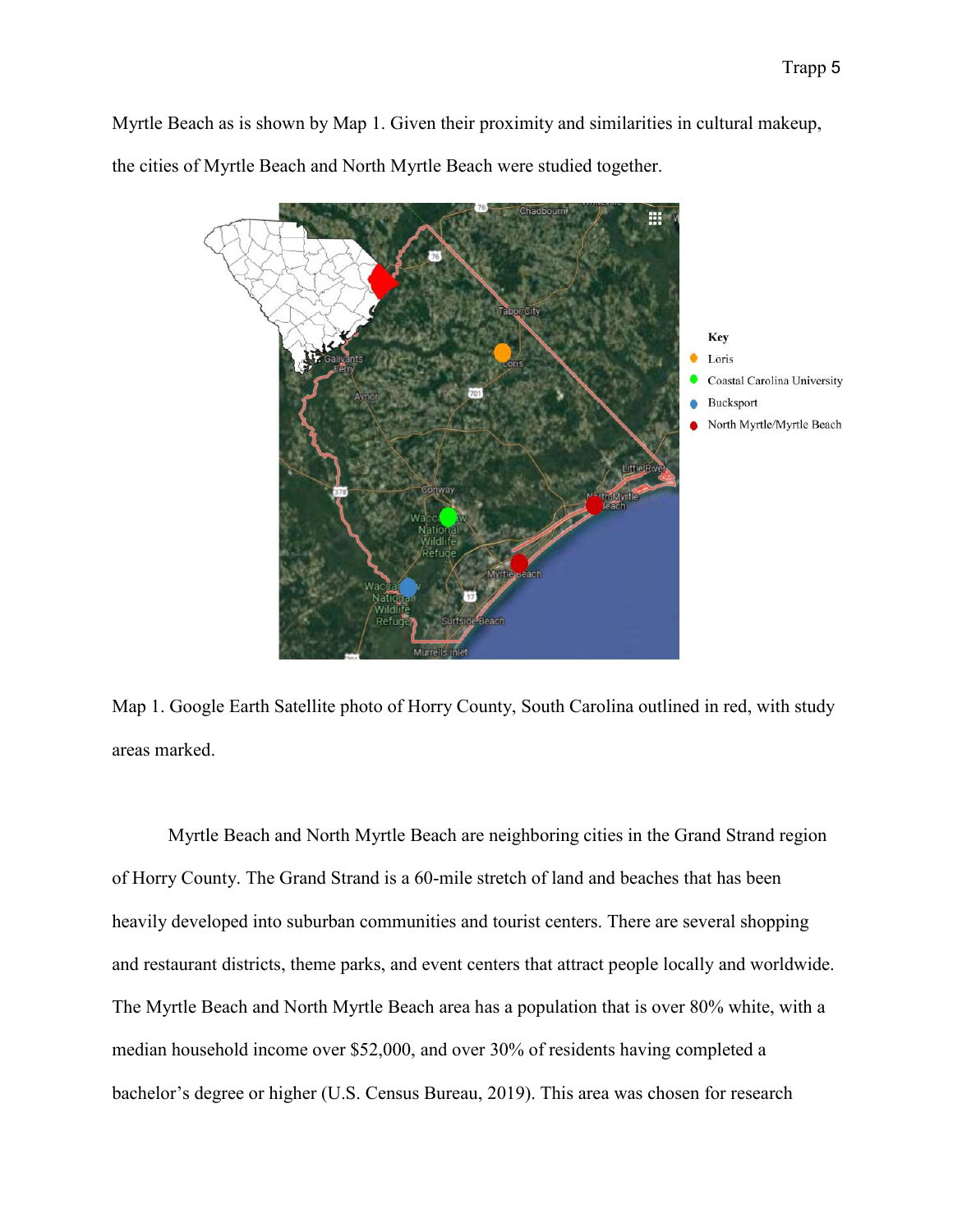because the residents in the area are likely to represent the more affluent and formally educated citizens in the county.

Bucksport, South Carolina is situated near the southern border of Horry County. It is a rural port along the Atlantic Intracoastal Waterway, where Bucksport meets with the Waccamaw River. Although Bucksport is an unincorporated area in the county, it is a very distinct area. The community of fewer than 800 residents is more than 85% Black and has a mean household income of just under \$42,000. Only 7% of the Bucksport population has a bachelor's degree or higher (U.S. Census Bureau, 2019). Bucksport is a small community where most people know each other, and it was chosen for this research because the residents could represent the rural, lower income population in the county.

Loris, South Carolina is located about 20 miles inland on the far north border of Horry County. Loris is a growing town with just under 3,000 residents. Although it is in Horry County, it is relatively distant from the coast and has more forested natural areas than places resembling coastal habitats. The area is about 70% white, with about 10% of residents earning at least a bachelor's degree and a mean household income of about \$49,000 (U.S. Census Bureau, 2019). This area was chosen as a geographic area of research because the coastal habitats discussed in the study are not as easily accessible to Loris residents as other areas in the county. The difference in proximity was determined to be a possible factor in differing opinions and observed knowledge of Horry County residents.

The college student and retiree groups were added to the study to gain an understanding of the opinions and knowledge of two major demographics that may be unique to Horry County. The student group was derived from students at Coastal Carolina University in Conway, South Carolina. Many of the students are permanent residents from more inland areas of South

Trapp 6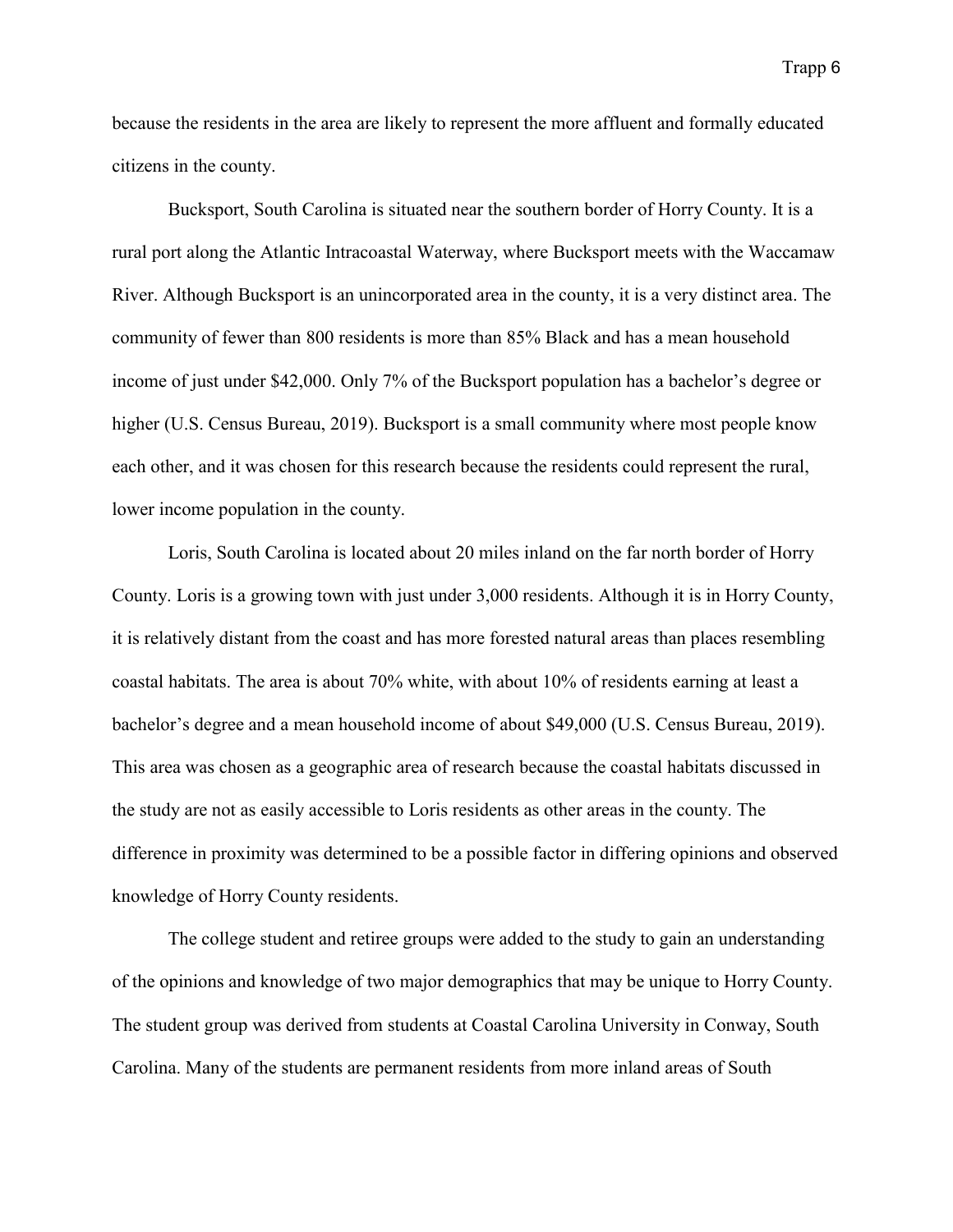Carolina or from other states. Their perspective was added to the study to gain the insight of young people who are temporarily residing in a coastal community. The retiree group was recruited for similar reasons, given that Horry County is a popular retirement destination. Their group was added to gain an understanding of the opinions and knowledge of retired residents, who may have been living in the area for varying amounts of time.

### **2.2 Participant Recruitment and Selection**

Participants for this study were recruited through social media platforms (ex. Facebook, Instagram) and community outreach. There were five sets of recruitment materials to cater to the separate focus groups. One set of recruitment flyers were specific to students on the campus of Coastal Carolina University and were widely distributed on social media platforms and bulletin boards throughout the campus. The second set was specific to retirees who were either full or part-time residents of Horry County. This set was distributed as another flyer in Facebook Groups as well as retirement communities. The final three sets of recruitment flyers were general recruitment messages that called for adult residents of Bucksport, Loris, and either Myrtle or North Myrtle Beach. These flyers were posted on several community media platforms specific to each geographic area.

Once residents showed their interest in participating in the study, they were contacted with dates and times for each of the interviews. Once their availability was confirmed, each participant was sent an informed consent form as well as a pre-interview survey. A total of 27 people participated in the study. The demographic make-up of each group is outlined in Table 1.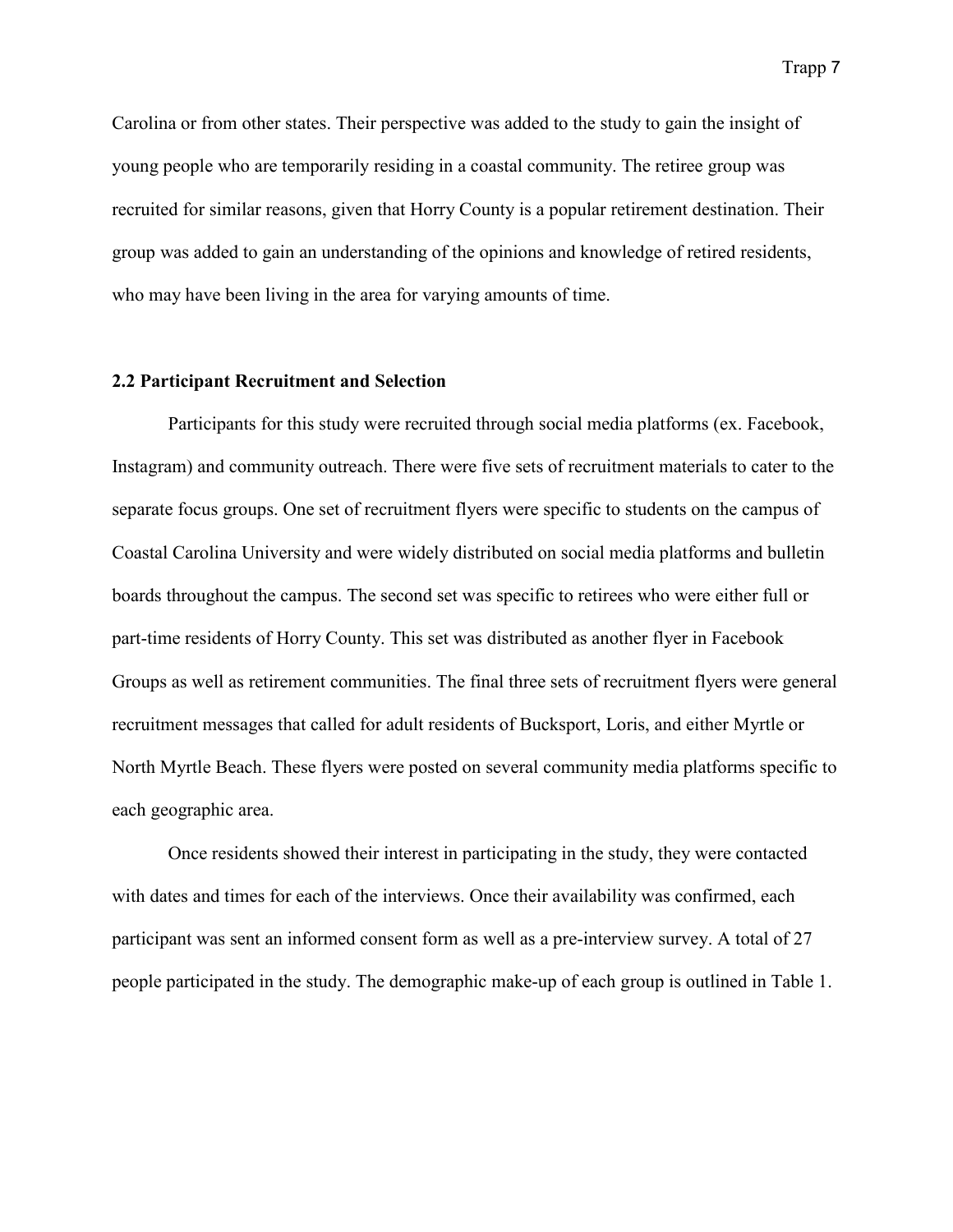| <b>Group</b>                                             | Number of<br><b>Participants</b> | <b>Mean</b><br>Age | <b>Highest</b><br>Level of<br><b>Education</b> | <b>Estimated</b><br>Yearly<br><i>Income</i> | <b>Racial/Ethnic</b><br><b>Background</b>                                      | <b>Gender</b>                        |
|----------------------------------------------------------|----------------------------------|--------------------|------------------------------------------------|---------------------------------------------|--------------------------------------------------------------------------------|--------------------------------------|
| CCU<br><b>Students</b>                                   | 10                               | 23                 | Bachelor's                                     | \$0-99,999                                  | White $-10\%$<br>Black $-80\%$<br>Asian/Pacific<br>Islander $-10\%$            | $Male -$<br>100%                     |
| Retirees                                                 | 3                                | 56                 | Bachelor's                                     | \$0-74,999                                  | White $-33%$<br>Black $-67%$                                                   | $Male -$<br>67%<br>$Female -$<br>33% |
| Loris<br>Residents                                       | $\overline{4}$                   | 28                 | Master's                                       | \$50,000-<br>74,000                         | Black $-50\%$<br>Asian/Pacific<br>Islander $-50%$                              | $Male -$<br>50%<br>$Female -$<br>50% |
| <b>Bucksport</b><br><b>Residents</b>                     | 5                                | 33                 | Bachelor's                                     | $$25,000-$<br>99,999                        | Black $-100\%$                                                                 | $Male -$<br>60%<br>Female-<br>40%    |
| N. Myrtle/<br><i>Myrtle</i><br>Beach<br><b>Residents</b> | 5                                | 37                 | Professional/<br>Doctoral                      | $$10,000-$<br>99,999                        | Black $-80%$<br>Asian/Pacific<br>Islander $-20%$<br>Hispanic/<br>Latino $-20%$ | $Male -$<br>60%<br>$Female -$<br>40% |

Table 1. Demographic information gathered prior to each focus group interview from an electronic survey distributed via email to confirmed participants.

# **2.3 Interview Process**

The pre-interview survey was meant to give insight into the demographic makeup of the participants in each group. The questions in the survey included:

- 1. First name (open response)
- 2. Last initial (open response)
- 3. Age (open response)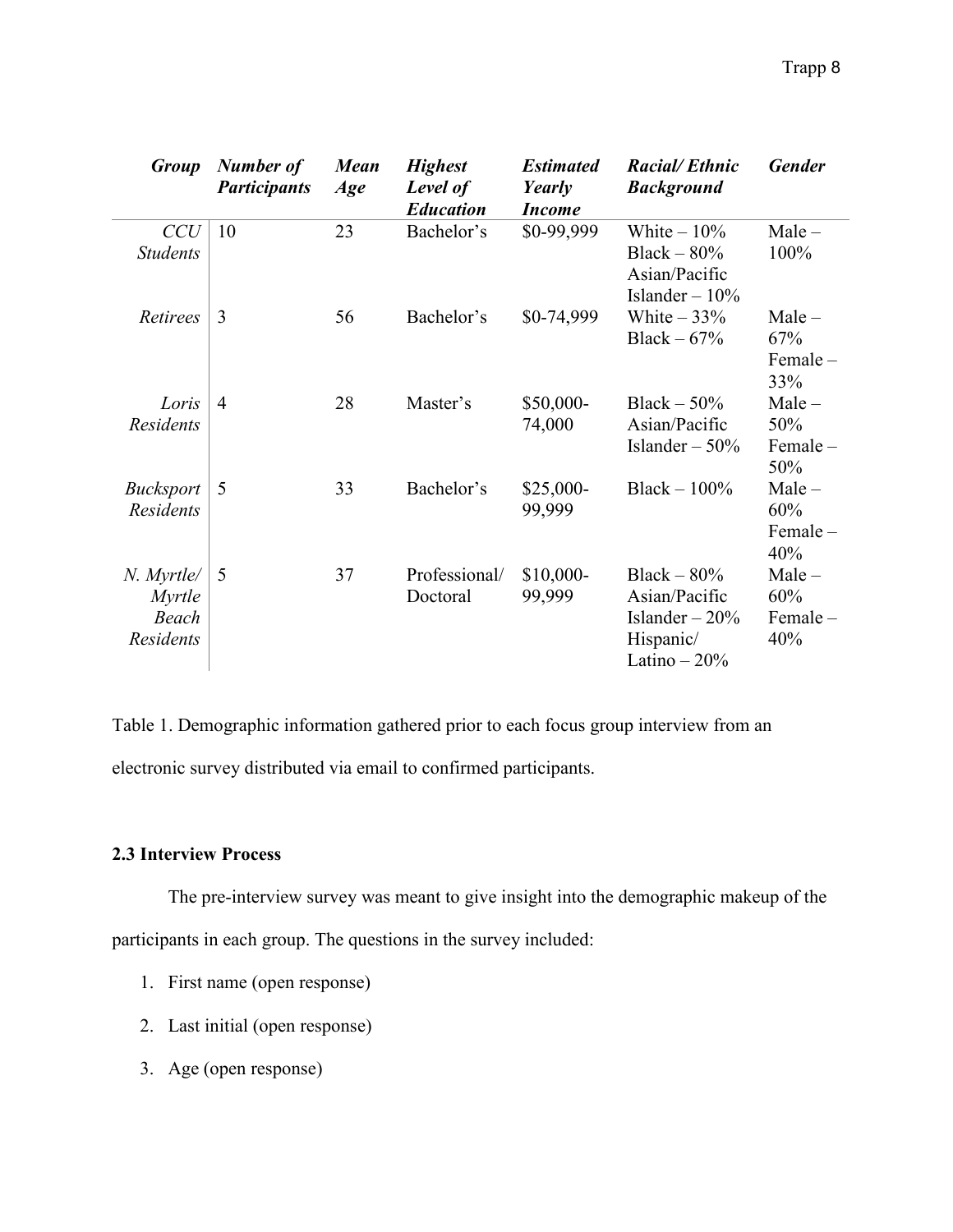- 4. Gender (male, female, transgender, nonbinary, other, prefer not to answer)
- 5. Race (Select all that apply: White, African American or Black, Asian or Pacific Islander, Indigenous)
- 6. Ethnicity (Not Hispanic/Latino, Hispanic/Latino)
- 7. Education level (Some high school, high school diploma or GED, some college, associate's degree, bachelor's degree, master's degree, professional/doctoral degree, none of the above)
- 8. Employment (yes/no)
	- a. If yes: full time vs part-time (select one), estimated yearly household income (\$0 \$9,999; \$10,000 - \$24,999; \$25,000 - \$49,999; \$50,000 - \$74,999; \$75,000 - \$99,999; \$100,000 - \$149,999; \$150,000+)
	- b. If no: retired (yes/no), student (yes/no)

A total of five focus groups were conducted over the course of two weeks during October 2021. A series of semi-structured interviews were conducted via Zoom, a live video connection software that allowed the interviews to be recorded. Participants were asked non-dichotomous questions with the intention of facilitating conversation on the subject of marine biodiversity loss in the Horry County coastal community. The questions prepared for the discussion were:

- 1. Define the terms "biodiversity" or "biological diversity".
- 2. What comes to mind when you hear these words?
- 3. Where have you learned about biodiversity, if at all?
- 4. To your knowledge, what is the state of marine (marsh, beach, ocean, etc.) biodiversity in Horry County?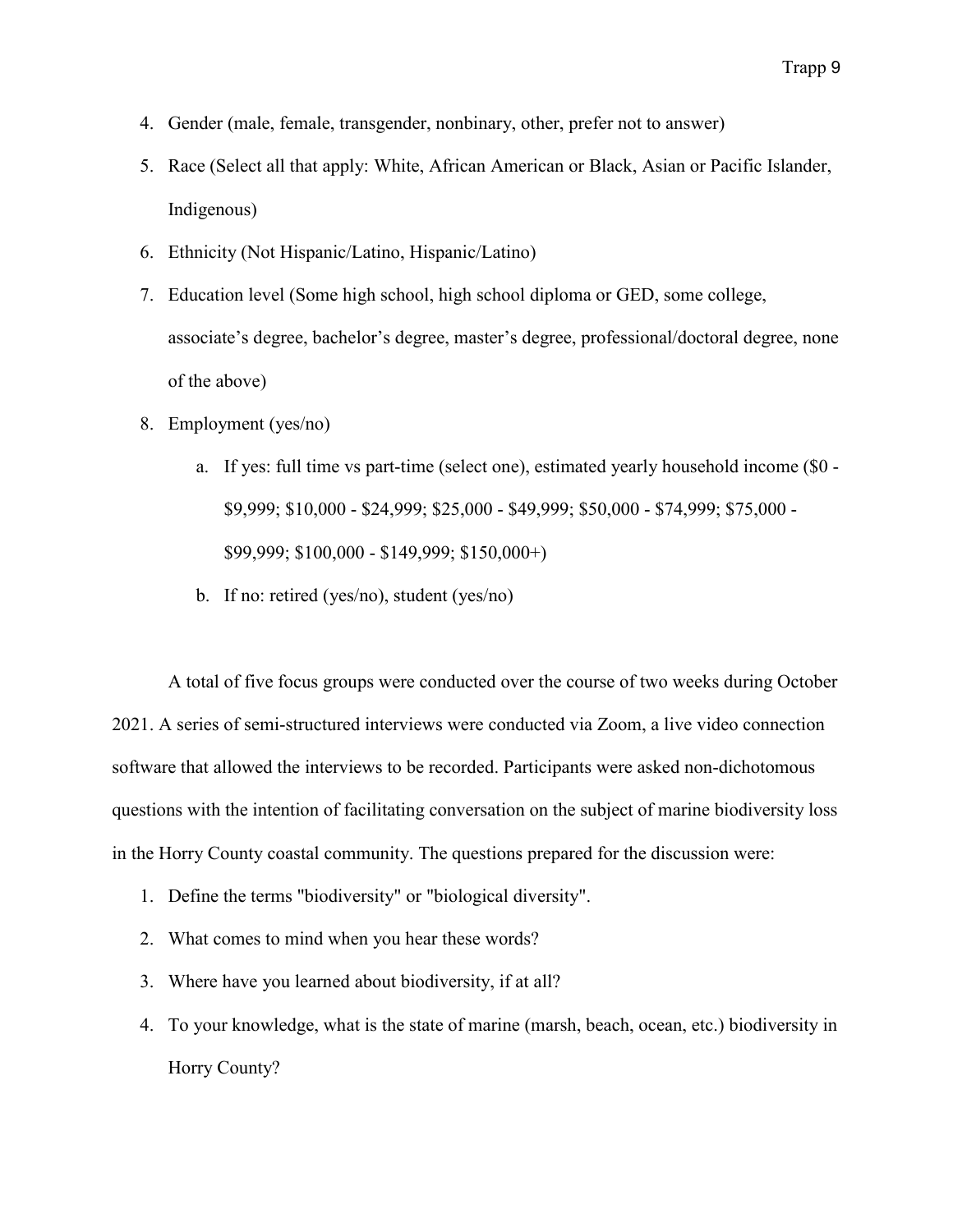- 5. What do you think are the causes and effects of marine biodiversity loss in the area?
- 6. Do you think marine biodiversity is important for coastal communities? Why or Why not?
- 7. Which is more important, preserving biodiversity or economic development? Why?

Any additional questions were asked to supplement the more concise and direct answers that participants gave. To build a more comprehensive data set, the researcher used comments from the participants during the interviews to further investigate the personal opinions and knowledge of the participants. At times, questions were rephrased if there was confusion or limited response to a particular question.

# **2.4 Analysis**

The interviews were recorded and audio files were transcribed using Trint, a third-party software that uses artificial intelligence to transcribe audio. It is a paid subscription service that allowed each of the interviews to be transcribed, edited, and saved as documents. The transcriptions were used to compare and analyze the content of the discussion from each group as data. The data were open coded before coming up with themes that aligned with the purpose and major outcomes of the study. Those themes were centralized to personal connection to marine life, reasoning for importance of marine biodiversity, how climate change and biodiversity are related, and the relationship of marine biodiversity to the local economy.

The data were then analyzed to find specific moments in each discussion that could support the themes. Each group was compared to find similar trends in knowledge and opinions based on the participants' answers to the prepared questions, as well as follow-up questions and comments made throughout the conversation. The questions the participants asked were also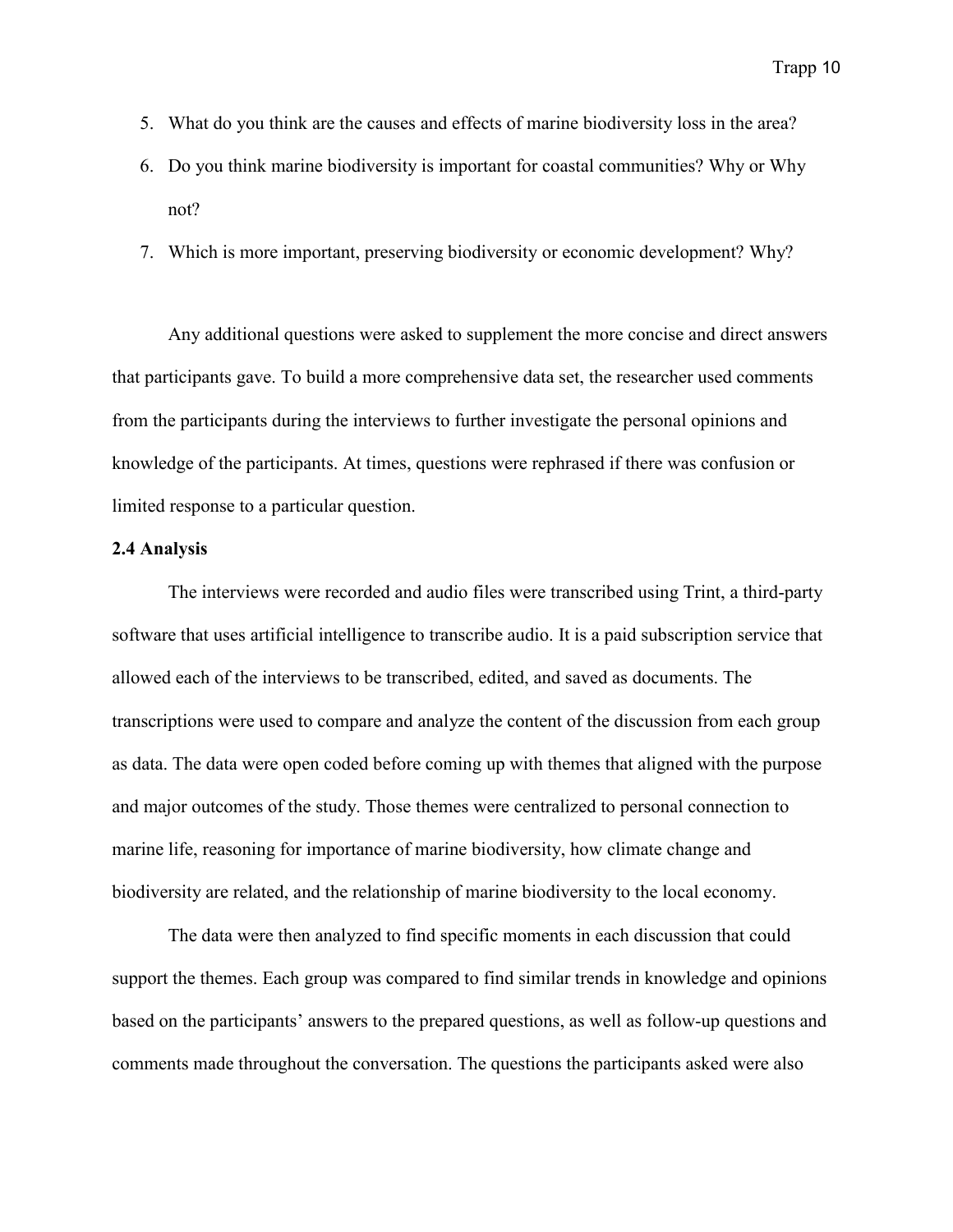considered when analyzing the data for trends that showed changes in participant attitudes over time.

#### **3. Results/Discussion**

## **3.1 Personal disconnection to marine ecosystems led to a limited understanding of the topic.**

When asked about their personal connection to marine ecosystems, many residents that were from Bucksport and Loris had trouble coming up with a positive memory or activity that they enjoyed at a beach or on the ocean.

*"We've been in school and we're just trying to work with what we learned and what is in the general world and all that." – Zach, Loris Resident[1](#page-12-0)*

Similarly, Bucksport resident, Aaron, mentioned that their knowledge of the ocean only comes from middle and elementary school. In contrast, Mike and Rebecca from the student group were able to connect personally to the beach because they visit it in a tourist capacity for activities, like sun-tanning, swimming, and beach walks, and Travis, Amanda, Diane and Brenda of the Grand Strand residents' group listed their favorite beach activities as being snorkeling, swimming, fishing, and surfing.

Even still, the common personal disconnection from Horry County marine habitats came in the form of answering questions as if they were attempting to provide an answer that used scientific vocabulary.

 $\ddot{\phantom{a}}$ 

<span id="page-12-0"></span><sup>&</sup>lt;sup>1</sup> Pseudonyms are used to protect the identities of participants.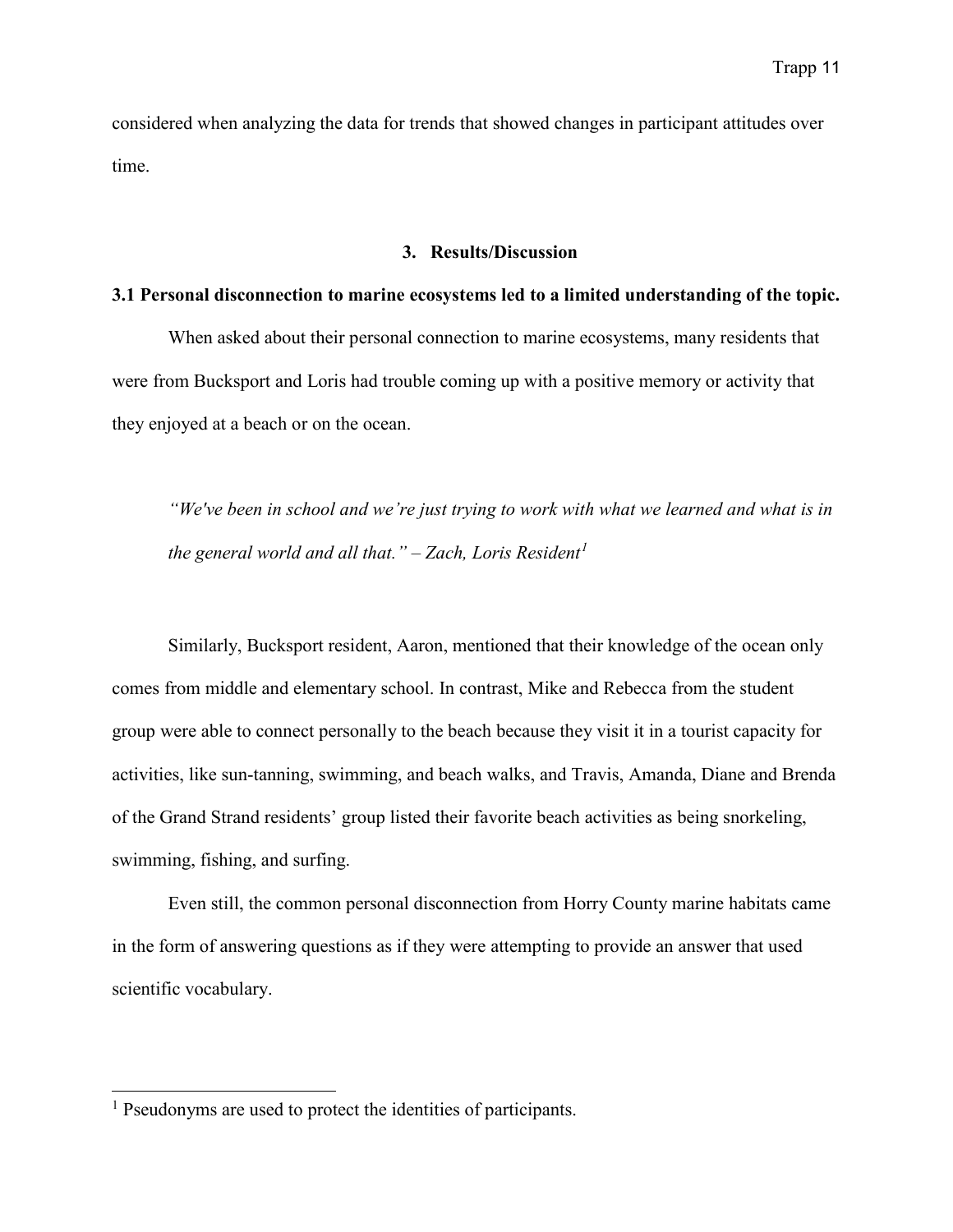*"Biodiversity is the study of various diversities of life including plants animals and microorganisms." – Brenda, North Myrtle/Myrtle Beach Resident*

*"[T]he measure of variation at the genetic species and ecosystem level." – Grace, Bucksport Resident*

Participants in each group had trouble articulating or recalling a memory or personal connection that illustrated a positive relationship with marine ecosystems in the area. Some participants had backgrounds in natural science (horticulture, biology, etc.), but in general most participants did not. Consequently, there were widespread opinions on what a conversation about biodiversity would consist of.

*"A variety of living things." - Nicole, Horry County Retiree*

*"Just our interaction with the other life forms." - Nick, Bucksport Resident*

*"We'll probably be getting more into the specifics of what that variety is, you know, all of the different plant species and in their dependencies, on... each other." - Dave, Horry County Retiree*

These responses were expected, especially the varying degrees of knowledge being mostly related to background exposure in academic and professional settings. It is unlikely that any residents or students were inclined to perform self-study on marine biodiversity or related topics, so I was not surprised to observe their limited formal knowledge.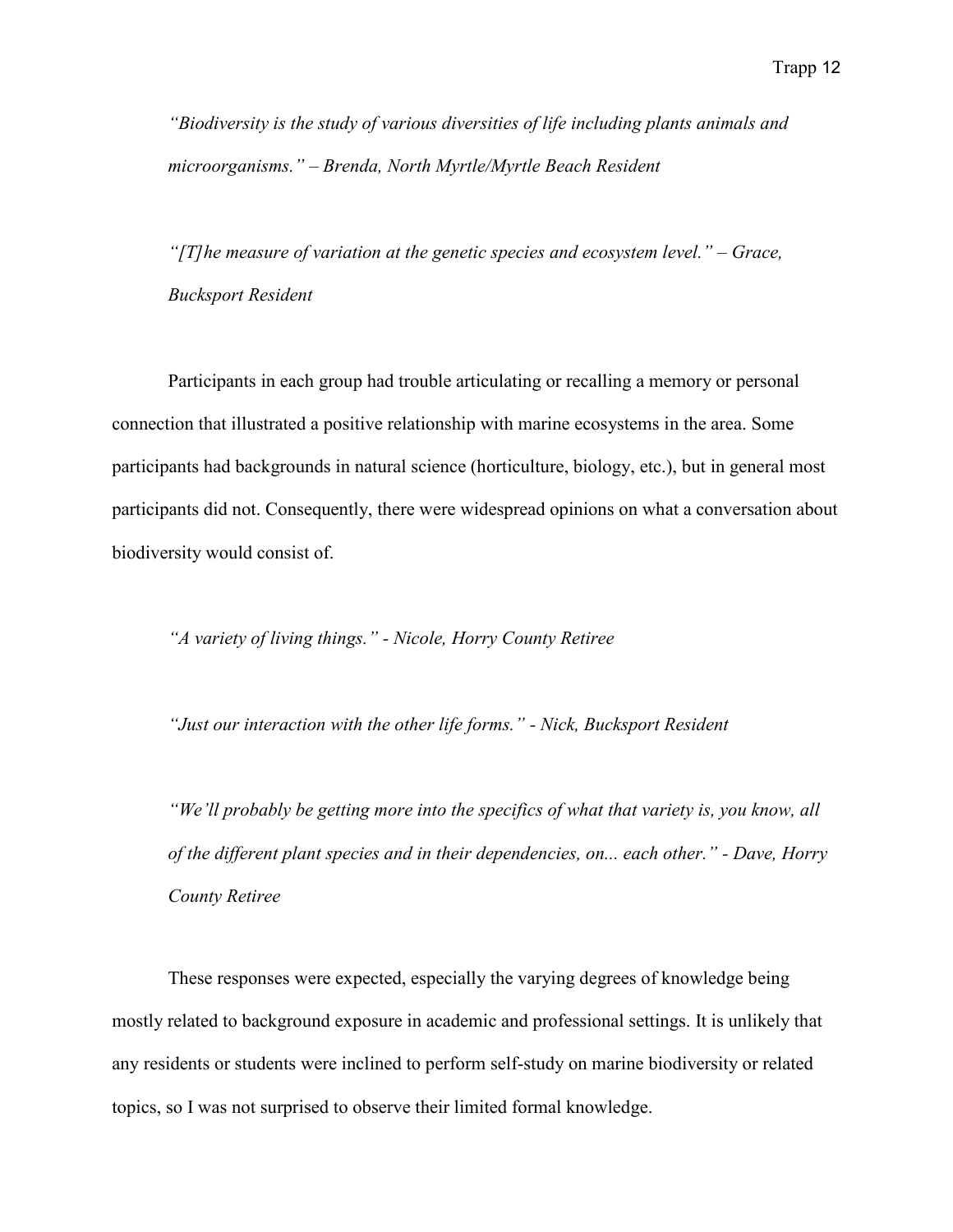**3.2 Most participants valued marine biodiversity for practical reasons, while others mentioned their value being tied to more abstract ideas such as beauty and the sanctity of life.**

One of the questions that received fairly unanimous answers across all groups was that of whether or not marine biodiversity is important to marine ecosystems. All participants agreed that conserving marine biodiversity is important, and many agreed that it was important for reasons such as food resources, eco-tourism, and environmental stability.

*"I think it's important because it has commercial benefits for example through tourists."*

*- Grace, Bucksport Resident*

*"Yes, it is important. This is because most of the coastal communities have their culture based on either marine environment, climate... their traditions ... and culture, which includes their choice of foods and their dressings or even economical activities like fishing like is part of their life." - Chad, Loris Resident* 

There were three participants, in three separate focus groups, that noted their opinion had less practical reasoning. Two participants mentioned that they valued the marine biodiversity in Horry County and other coastal communities because it supports the maintenance of the coastlines' beauty. Their connection to the marine ecosystems is one of one personal enjoyment, so simply seeing how beautiful nature can be is enough to preserve it.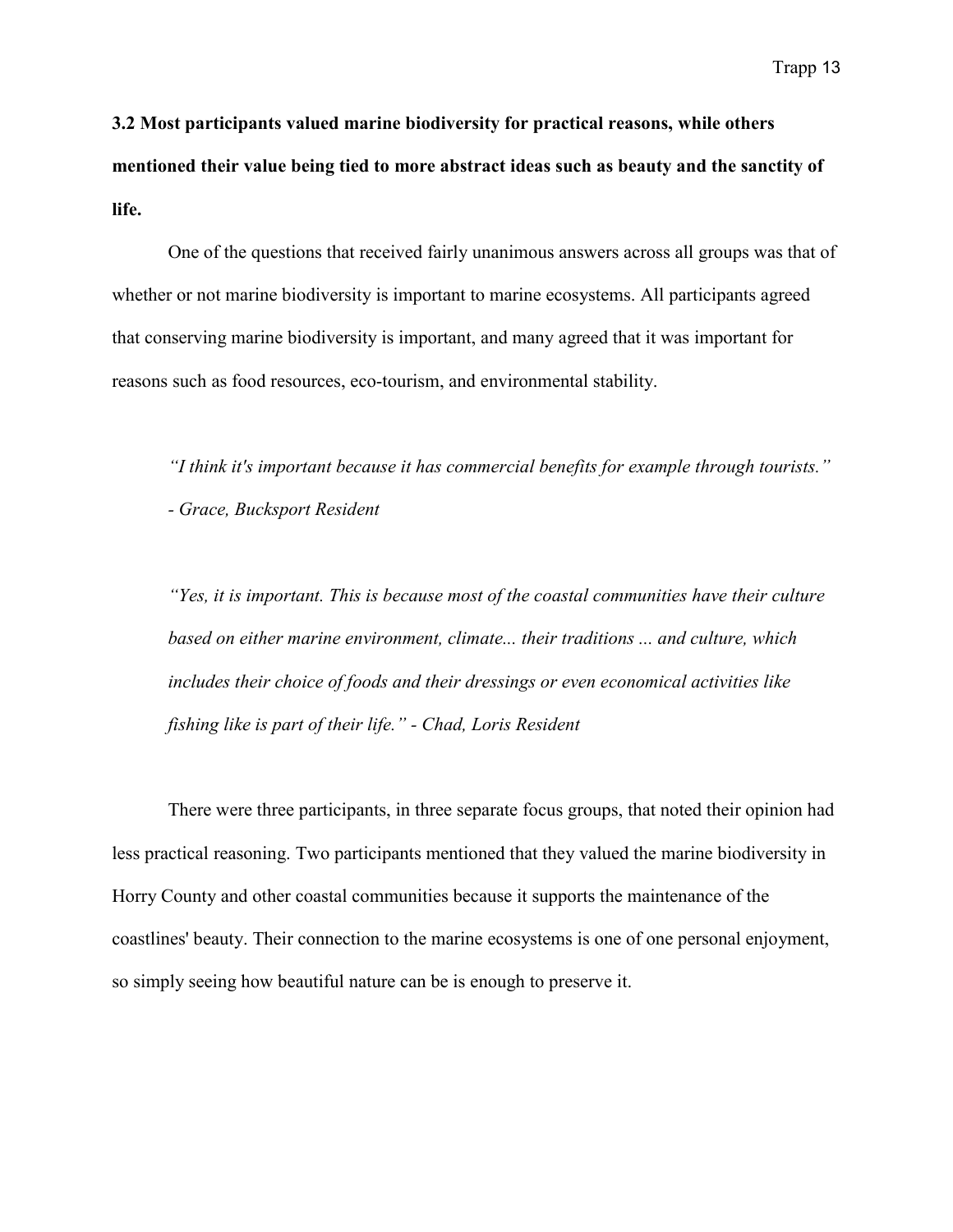*"The marine cycle is dependent on each element, so the undergrowth vegetation promotes ocean beauty. This is important to the beauty of the nature. So, it's yes, it is important." - Rebecca, CCU Student*

*"Biodiversity brings ambience to the environment in general." - Amanda, North Myrtle/Myrtle Beach Resident*

The other opinion was very succinct and directly cited the importance of biodiversity being connected to the importance and sanctity of all life.

*"If you think about it, life at very basic levels is important, so yeah, we do have the general appreciation for life" - Ralph, Loris Resident*

This approach to justifying the importance of marine biodiversity was interesting, and even unexpected. Because of my background in marine science, I am drawn to the practical importance of ecological systems. Contrary to my personal values and opinions, abstract and intangible benefits of healthy ecosystems are valued by the participants just as much as the tangible ones. The natural beauty of marine habitats is likely highly valued in tourist areas. Being that Amanda is a Myrtle/North Myrtle Beach resident, it is possible that she opted to live in the area partially for its beauty. The same could be said of Rebecca, who may have chosen to attend Coastal Carolina University because the area on and around campus is visually pleasing. If either one of the aforementioned possibilities is true, then the importance of marine biodiversity for the sake of natural beauty is a reasonable opinion.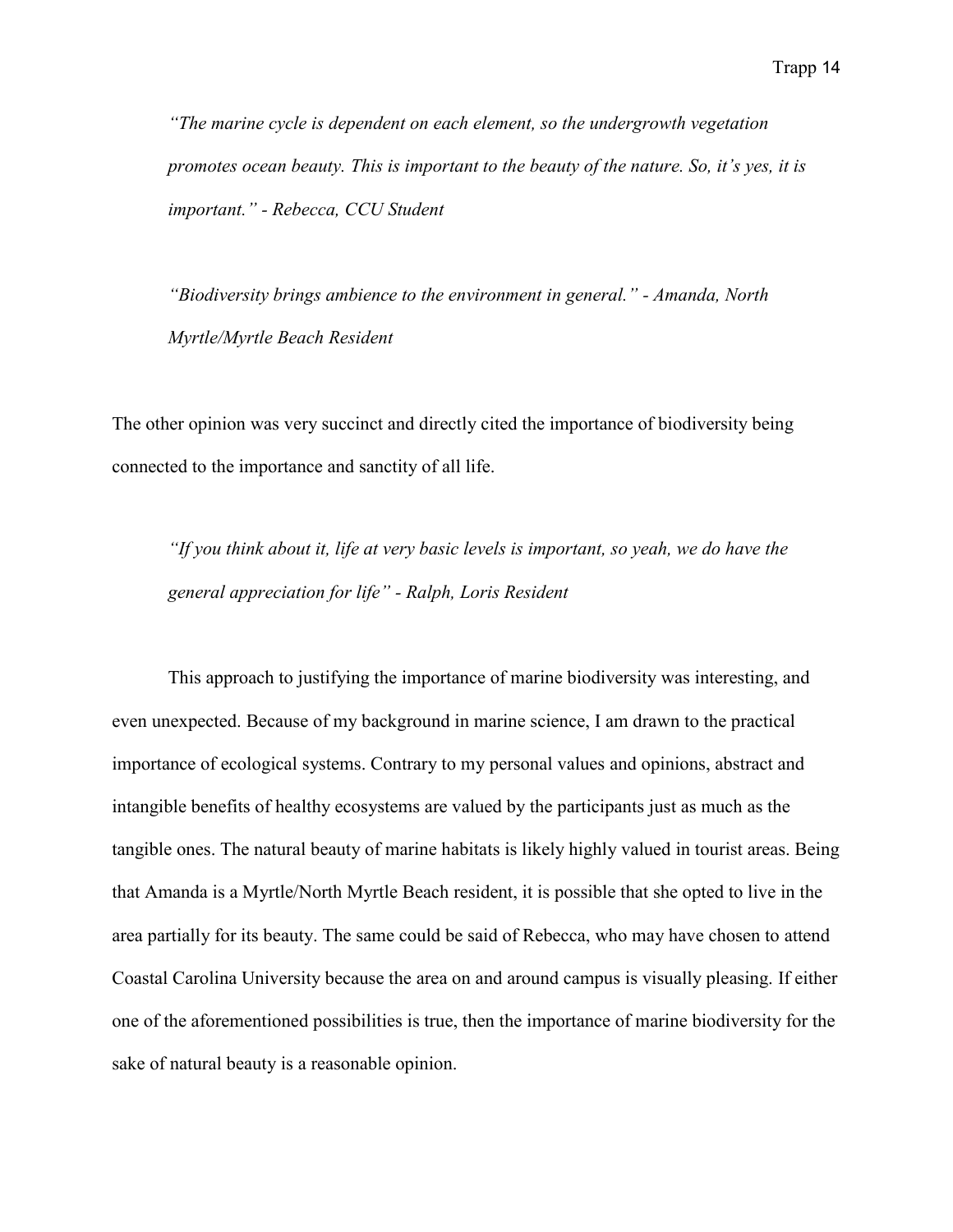**3.3 The relationship between climate change and marine biodiversity loss was inaccurately considered to be directly causal.**

When the conversation topic migrated to the causes and effects of marine biodiversity loss, there were several answers that immediately included climate change as a related topic. Human activity was mentioned as a cause as well, but that comment was not specific enough to determine whether or not the participant was knowledgeable about the exact relationship.

*"Impacts are many due to loss of biodiversity and are quite visible, talking of destabilization of the general ecosystems that can regulate the climate effects and natural calamities such as floods and so many more." - Nick, Bucksport Resident*

*"If overexploitation is done then there will be nature imbalance. [Nature imbalance] can lead to change in the atmospheric temperature." - Travis, CCU Student*

In the scientific community, climate change and biodiversity loss are considered to be separate issues. The umbrella term of "climate change" encompasses several processes that include anthropogenic environmental destruction and natural cycles that occur on the geologic timescale (Hillebrand et al. 2018). When addressing climate change in the same context as marine biodiversity loss, it is important to consider the difference between the kinds of climate change, and their specific effects. Anthropogenic climate change processes that can lead to marine biodiversity loss include sea surface temperature rising, eutrophication, and ocean acidification (Hillebrand et al. 2018).

Trapp 15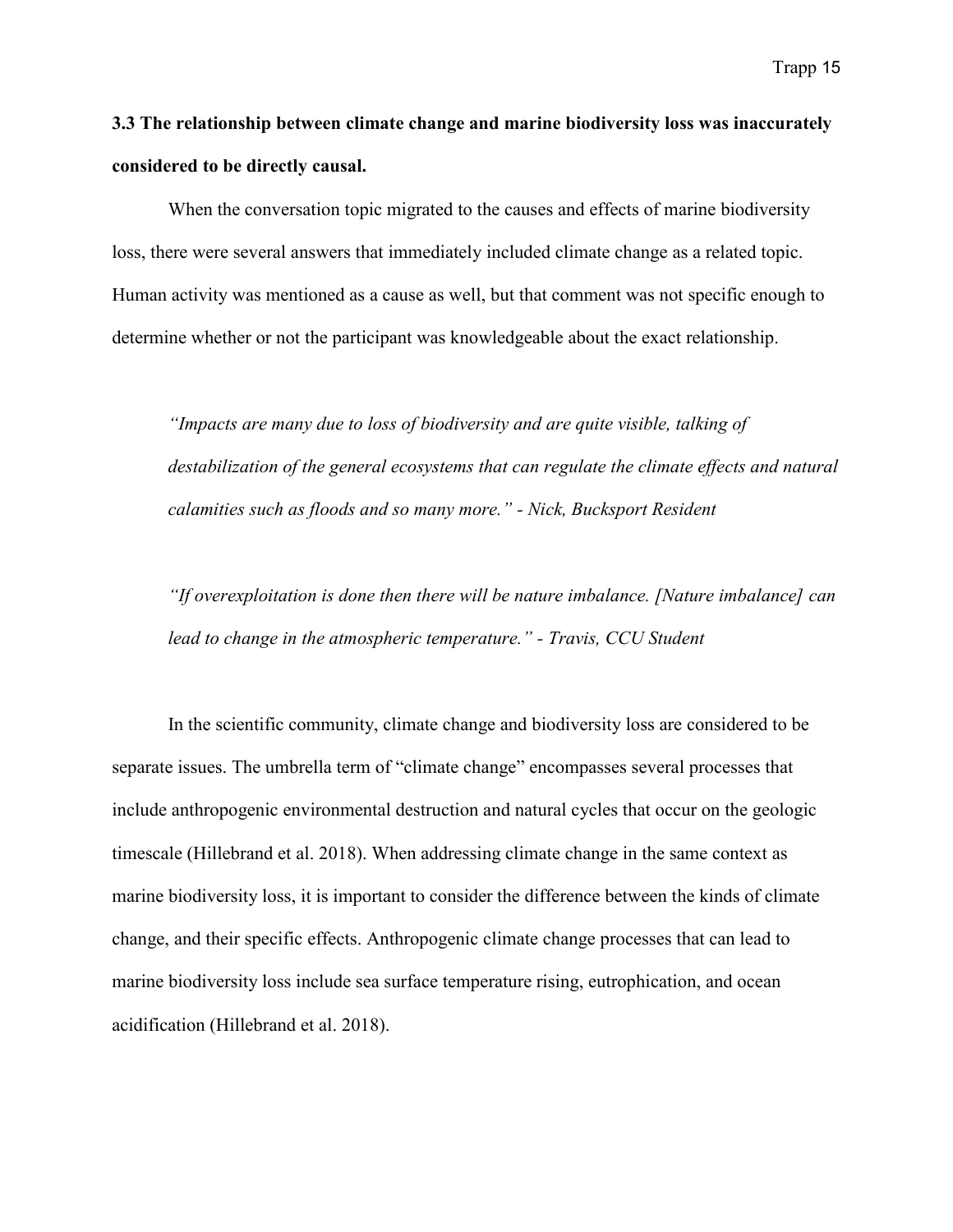Climatic events, like the floods that Nick brought up, can be mitigated by plant life on coasts. However, natural disasters are more regulated by chemical and physical abiotic processes, rather than biodiversity (Lewis et al. 2017). "Imbalance" and "destabilization" having an effect on the climate is not considered a main effect of marine biodiversity loss, but climate change tends to be the main talking point for most people that are concerned about environmental protection. Because of the popularity of the term and topic, I was not surprised that climate change was brought into the conversation so readily.

# **3.4 There were varying opinions in debating the relative importance of economic growth and biodiversity conservation.**

Ecologists and other natural scientists place paramount importance on conservation over economic growth (Fischer & Young 2007, Ressurreição et al. 2012). However, some of the participants felt as if economic growth was equally important, or in some cases more important than conservation for various reasons.

*"They have both advantages and disadvantages... I think we really need to try find the balance in between...Because we need to be economically stable as well...and at the same time we need to have the plants there to maintain aesthetics... Economics allow us help maintain the biodiversity money to pay researchers to show us where the problems are and to correct any thing we can." - Jim, Horry Country Retiree*

*"I think economic development is more important since it can sustain biodiversity." - Jill, Loris Resident*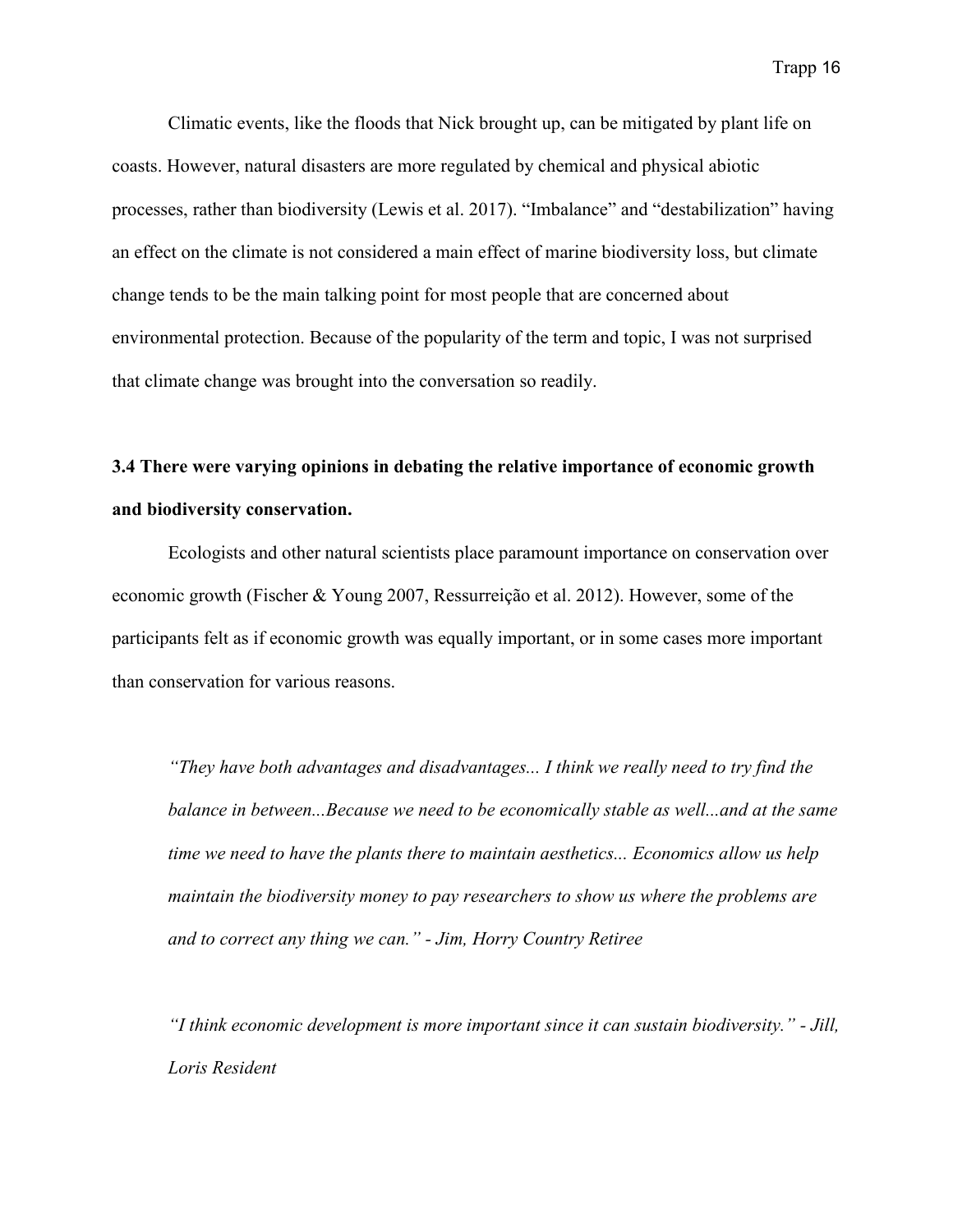I was surprised to learn that so many participants valued economic growth over biodiversity. Jill's point about supporting biodiversity was insightful, though. I also appreciated Jim's point of view in deeming the two topics as equally important. Much of the research done that contributed to ecological conservation is publicly funded, therefore dependent on economic prosperity. In that respect, the two are mutually important.

The mutual importance, however, likely depends on either an understanding or an assumption that every person is doing what they can to conserve natural habitats outside of economic development. I would be able to justify and even back the opinion that economic development and marine biodiversity conservation are equally dependent if ecosystem destruction and restoration were equally realizable. Once a tree is cut down, or a coastal wetland is drained, that cannot be undone. Ecosystems are the culmination of the entire geologic history of the Earth, and though the Earth would not take eons to heal its wounds naturally, it is counterintuitive to destroy a habitat under the pretense of increasing funding to protect said habitat.

Additionally, economic development and all kinds of nature conservation are publicly viewed as opposites. In reality, there are systems of government and economics that support both economic growth and ecosystem preservation. The traditional Western idea that modernity and progress are tied to destructive processes is likely the same idea that kept participants like Jim and Jill from prioritizing marine biodiversity over economic development. With proper, targeted, and meaningful education in ways that the public is respondent to, there is reason to believe that those Western ideals cannot be challenged or changed.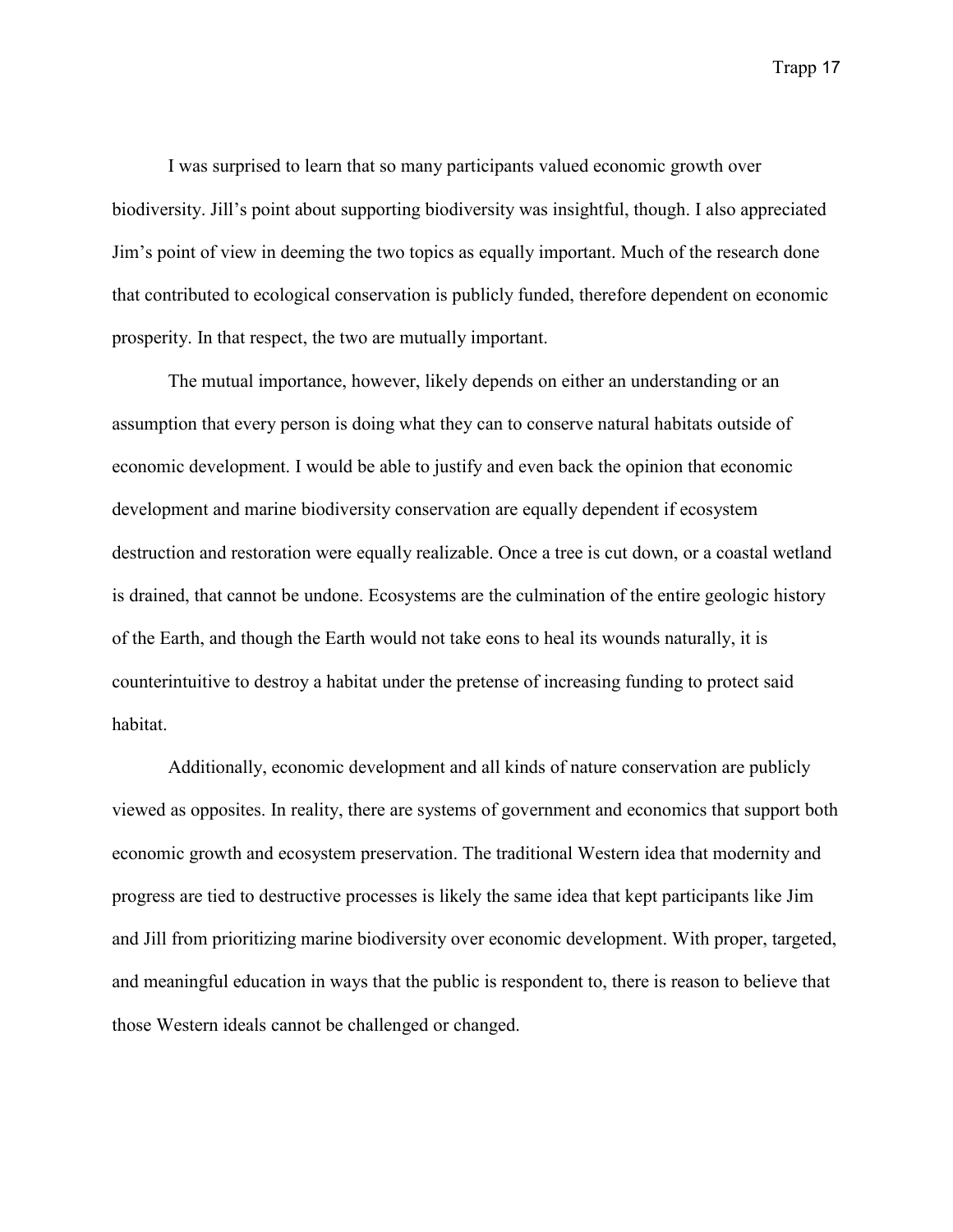# **3.5 The interview process gave participants a space to inquire and learn about their specific interests in marine science.**

Once I had concluded my formal interviewing process, the participants in some groups were interested in my research or the marine science field in general. I was asked about my plans for the future as well as how I plan to use this research.

*"Is this what are what are you looking to do with your education when your degree? How are you looking to get yourself involved into this?" – Jim, Horry County Retiree*

In explaining my goals for myself and this study, I could tell that my words were not falling on deaf ears. Although they were not well-versed in marine science, I was able to communicate with them using terms and topics we had discussed earlier to explain my answers. The participants that asked the questions were the same participants that were more active overall during the discussion. Still, the conversations following my initial answers were wellreceived by all of the participants.

The participants asked in more than one group about what invasive species were impacting the South Carolina coastline and coastal waters. This specific curiosity and interest for their community were also notable because it showed a gained or better-articulated concern for the habitat they directly impact.

*"What method can be used to curb the effect of invasive species?" – Amanda, North Myrtle/Myrtle Beach Resident.*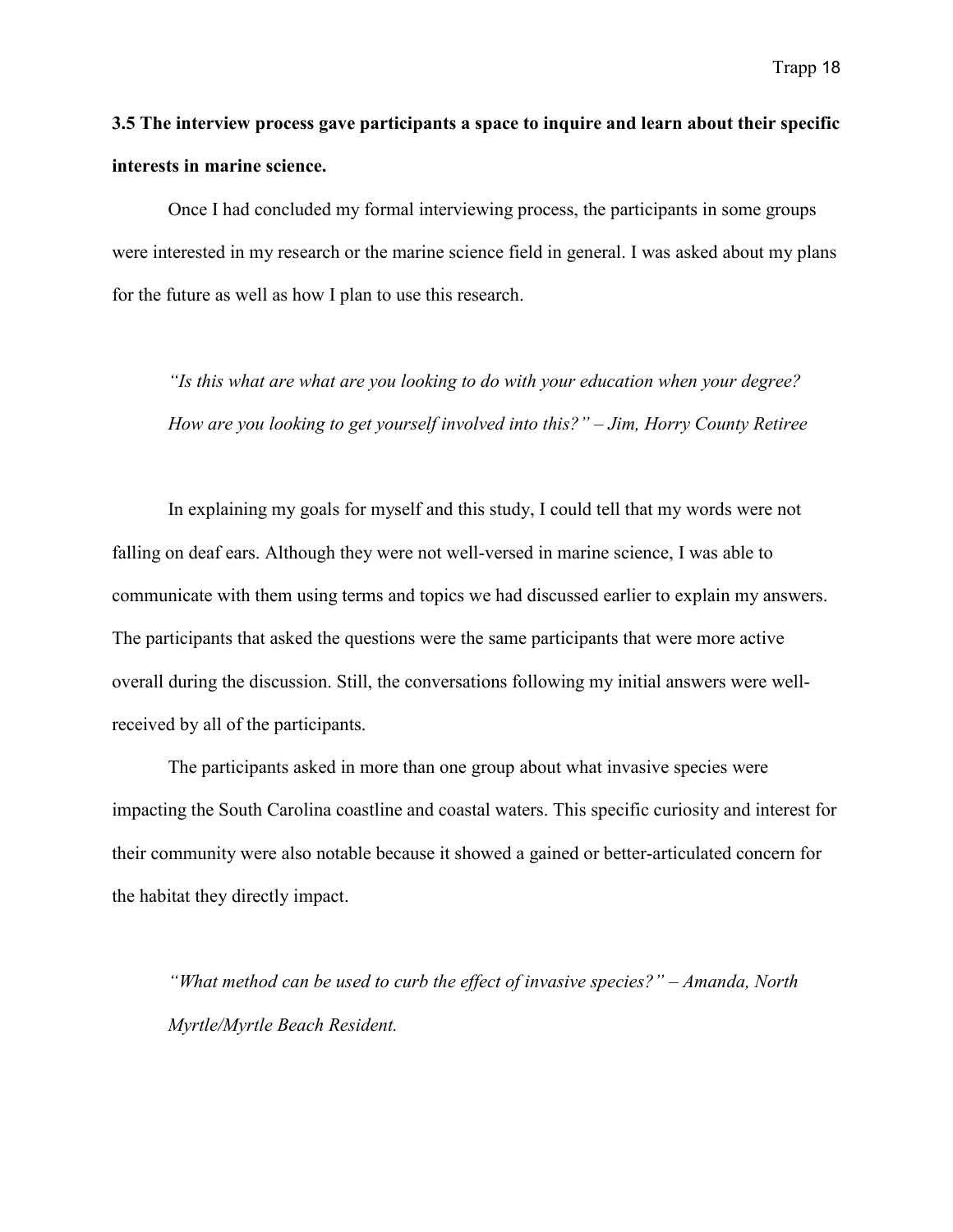*"What are some of the invasive species that lead to Marine biodiversity loss?" – Madison, Bucksport Resident*

Another question that was presented at the conclusion of one interview was about the ways in which they, as individuals, could contribute to marine conservation efforts locally and on a global scale.

*"Could we… discuss on some of the ways to preserve biodiversity?" – Bill, CCU Student*

This was also encouraging, considering community engagement is severely lacking in Horry County and coastal communities around the world.

It is likely that the conversational nature of the interviews allowed the participants to see me as less of a lecturer, and more of a resource. Once the participants were comfortable with me, they understood that I was willing to listen just as much as I wanted to get my message across. After establishing a relationship built on that mutual respect, the participants were more responsive and receptive to the information and the topics addressed during the course of the study. Often, scientific communication is terse and fairly one-sided. This study turned out to be an example of what science communication could look like.

#### **4. Conclusion & Recommendations**

Although this study was not representative of Horry County residents, or even the demographics and areas studied, there are some conclusions that can still be considered. The first being that wherever a lack of marine biodiversity education is present, a useful first step to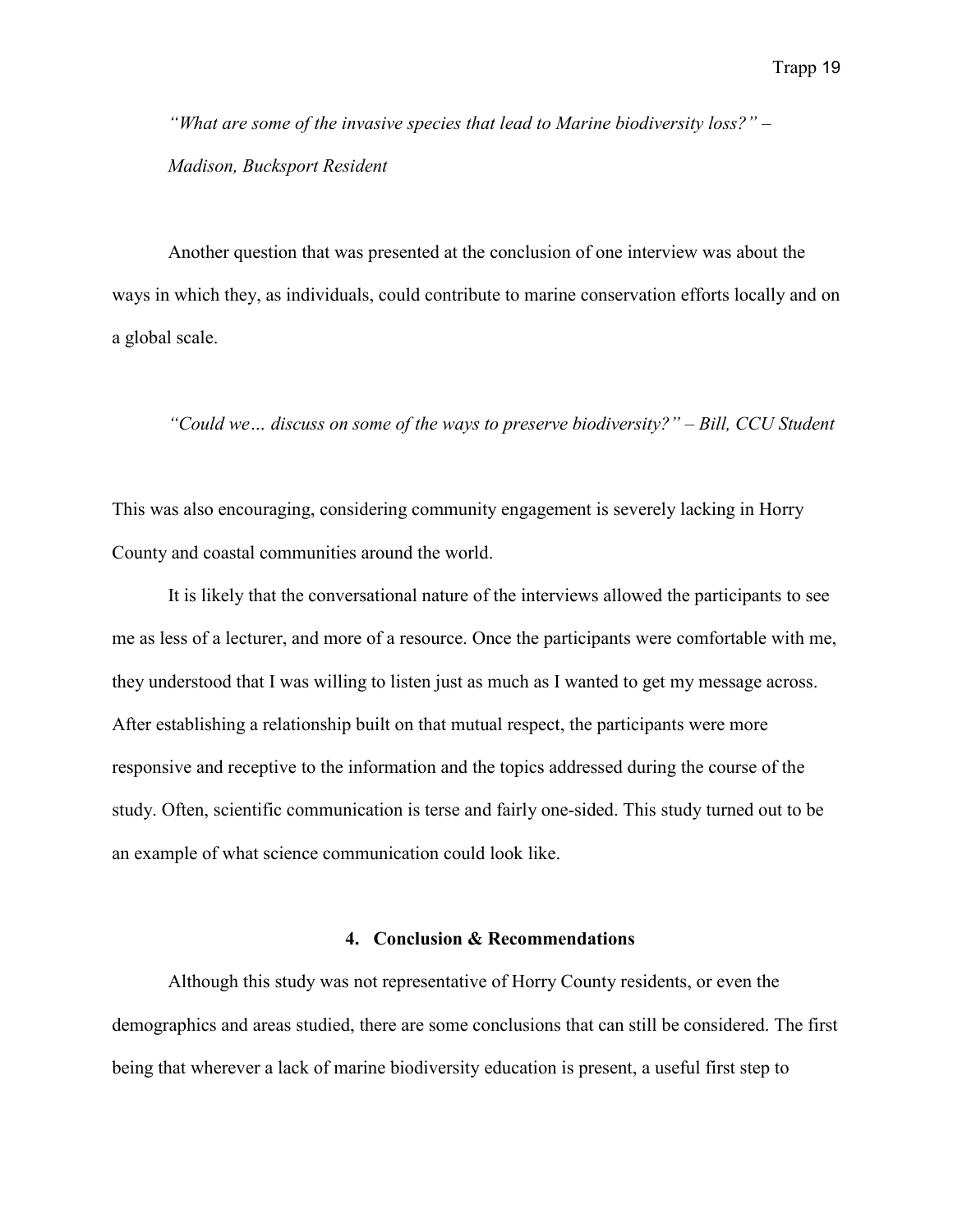providing that missing communication is finding out what and where information needs to be distributed. Based on the audience, it may be impactful to incorporate the more abstract and aesthetic benefits of natural landscapes in conversations about marine biodiversity loss prevention and marine habitat protection. Second, the participants were concerned with marine biodiversity loss, yet they were also miseducated on the subject. The dissemination of correct information in a concise manner is vital to the preservation of marine biodiversity, especially in coastal communities where human impact is growing. Lastly, this study was specific to a coastal community with suburban and tourist areas. Similar research in a more urban area, or other countries with different politics, cultures, and natural habitats may present different results. Further research that includes a wider range of participants and study areas may be a comprehensive way to address the educational gaps that are present in communicating topics like marine biodiversity loss in coastal communities.

Overall, the study revealed many of the opinions and the general knowledge of residents in Horry County, South Carolina. My surprise was not in how much the residents did or did not know about the topic, but, in some cases, I did not expect to learn of the opinions and reasoning of some participants. This research was beneficial to the participants, as was evident by their willingness to ask for information on invasive species and conservation methods after their interviews concluded. It was refreshing to answer something about my field of study that was not "what does that mean?" As I previously mentioned, that has been my experience for several years now. The participants, who had initially been unable or unwilling to articulate a positive connection to the areas coastal and marine habitats, were curious about their impact and followed up on topics that may have been introduced but not expanded on. I was happy to answer the questions and hoped that the participants used their new information to start the conversation on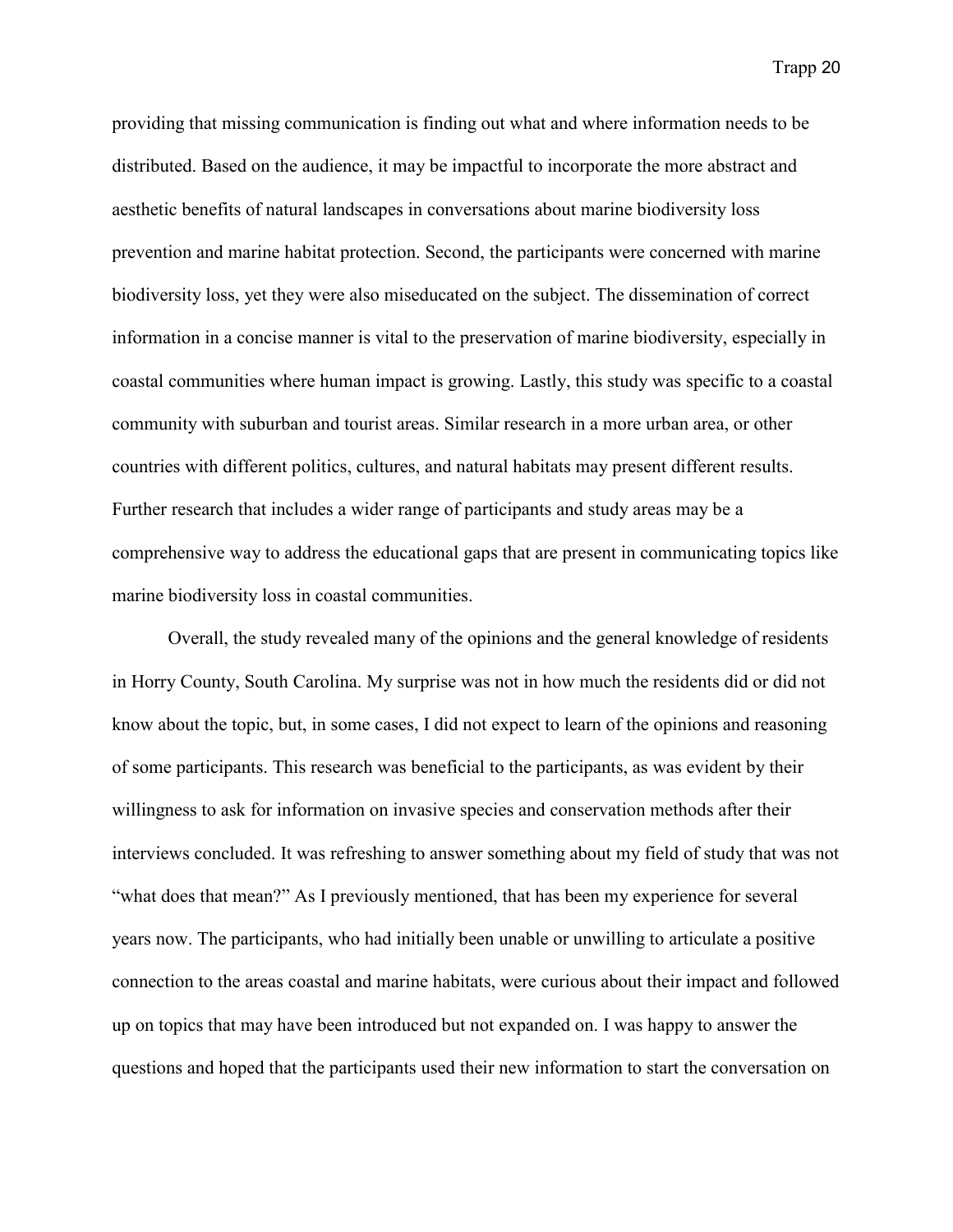marine biodiversity in their individual households and communities. The results of this study were encouraging, and I implore the scientific community to contribute marine conservation resources to developing more effective methods for distributing relevant information.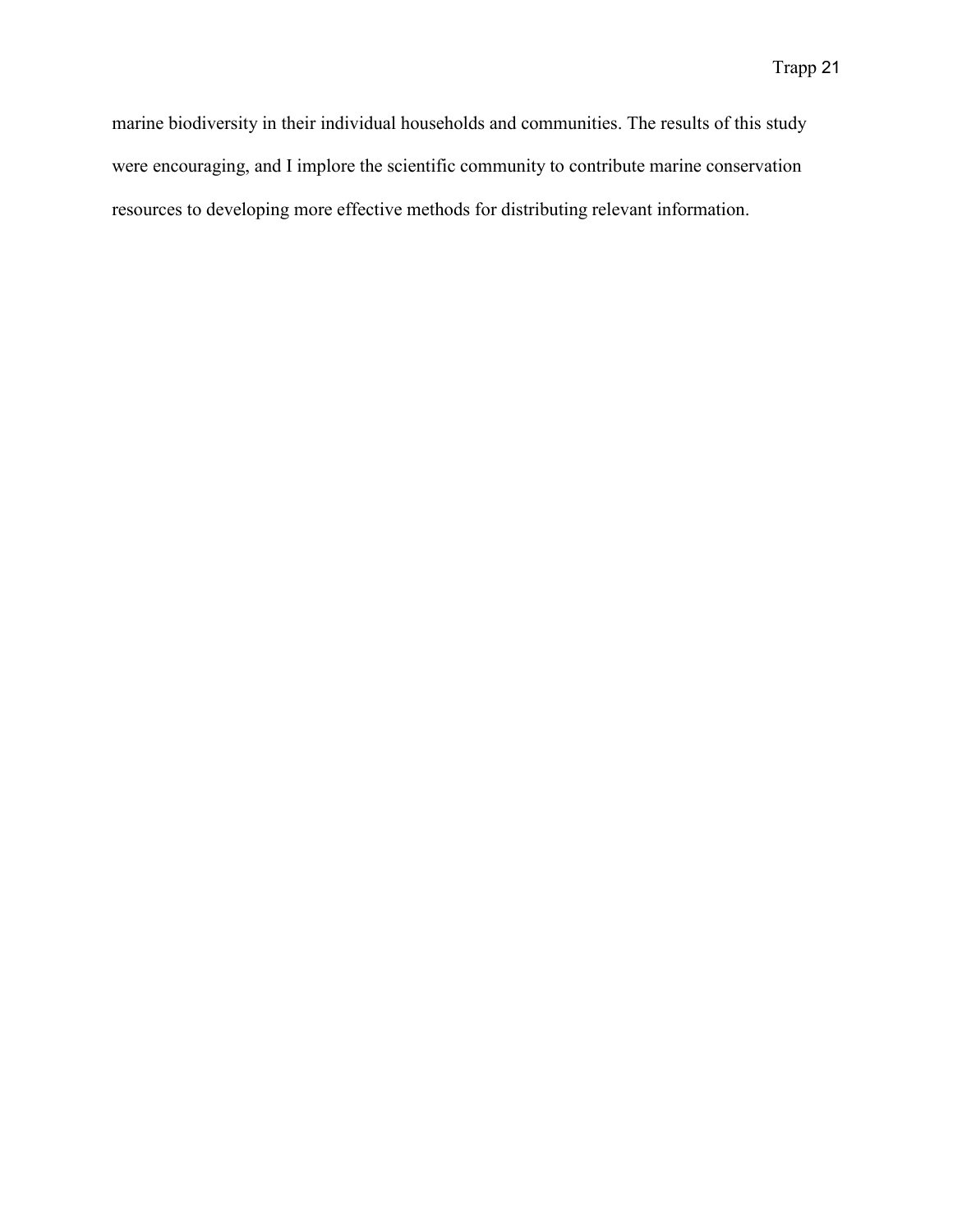#### **Acknowledgements**

I would first like to thank Dr. Jennifer Mokos for her advice and support throughout the course of the study. I would also like to thank Dr. Louis Keiner and the HTC Honors College at Coastal Carolina University for the opportunity to conduct this research, as well as their financial contribution to the study. I am thankful to all of my professors and advisors for their help along my academic journey, and for encouraging me to cultivate and foster my interests during my undergraduate career. Financial assistance was also provided by the M.K. Pentecost Ecology Fund at Savannah Presbytery. Finally, I want to express my appreciation to my family and friends for supporting me in this and every project I have taken on as a student.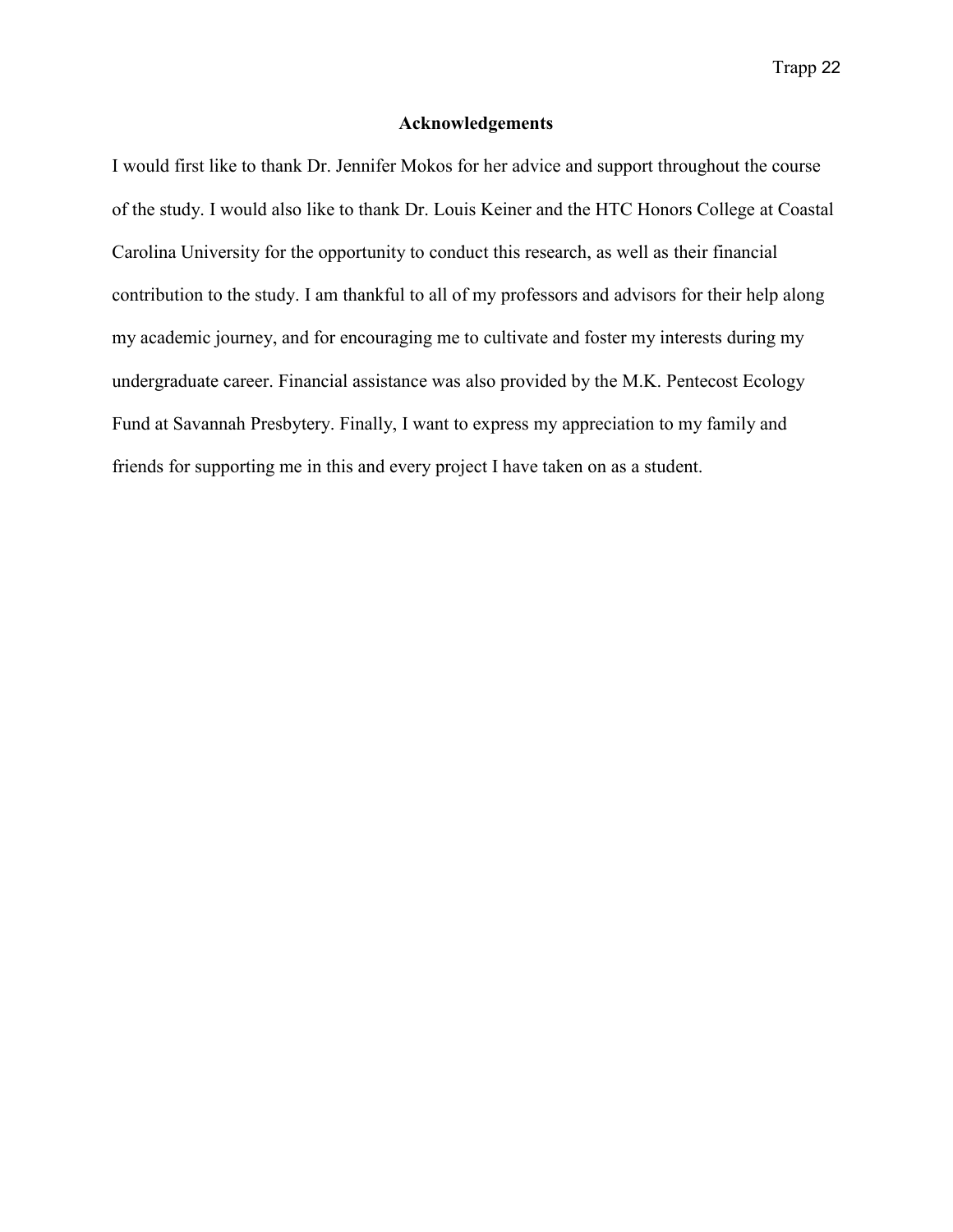## **Bibliography**

- Allen, J.L., & Lendemer, J.C. 2016. Quantifying the impacts of sea-level rise on coastal biodiversity: A case study on lichens in the mid-Atlantic Coast of eastern North America. *Biol. Conserv.*, 202: 119-126.
- Askins, R.A. 2001. Sustaining biological diversity in early successional communities: the challenge of managing unpopular habitats. *Wildlife Society Bulletin,* 20: 407-412.
- Fischer, A. & Young, J.C. 2007. Understanding mental constructs of biodiversity: Implications for biodiversity management and conservation. *Biol. Conserv.,* 136 (2): 271 282.
- Gedan, K.B., B.R. Silliman, & M.D. Bertness. 2009. Centuries of human-driven change in salt marsh ecosystems. *Annu. Rev. Mar. Sci.,* 1: 117–141.
- Hillebrand H., Brey, T., Gutt, J., Hagen, W., Metfies, K., Meyer, B., & Lewandowska, A. (2018) Climate Change: Warming Impacts on Marine Biodiversity. In: *Salomon M., Markus T (eds) Handbook on Marine Environment Protection.* Springer, Cham.
- Hunter, L. M., & Brehm, J. 2003. Qualitative Insight into Public Knowledge of, and Concern with, Biodiversity. *Hum. Ecol.*, 31(2): 309–320.
- Lewis, J., Farnsworth, M., Burdett, C. Theobald, D.M., Gray, M., & Miller, R.S. 2017. Biotic and abiotic factors predicting the global distribution and population density of an invasive large mammal. *Sci Rep* 7, 44152.
- Noe, Z., Jackson J., Hutchens Jr., J.J., Walters, K., Luken, J.O., & Godwin, K.S. 2014. Effects of Shoreline Development on Composition and Physical Structure of Plants in a South Carolina High Marsh. *Estuar. Coast.,* 37: 56–66

Noss, R.F., Platt, W.J., Sorrie, B.A., Weakley, A.S., Means, D.B., Costanza, J., & Peet, R.K.